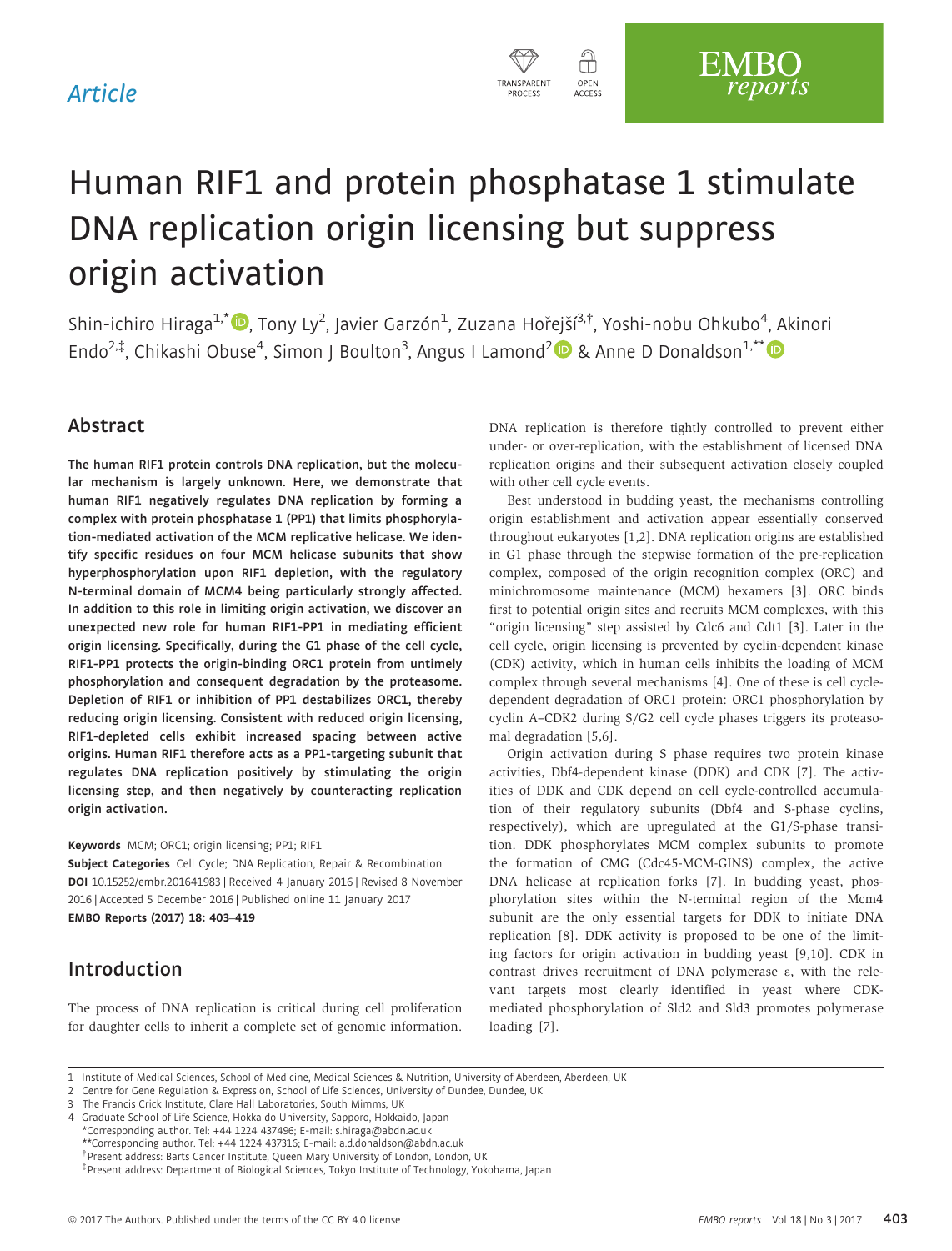We and others recently discovered an additional layer of replication control in yeast, mediated by the RIF1 protein [11–13]. RIF1 was originally identified as a yeast telomeric chromatin component [14]. The discovery that RIF1 ensures late replication of telomeres in budding yeast [15,16] was accompanied by studies identifying a role for RIF1 in genomewide regulation of DNA replication in budding yeast, fission yeast, and in mammals [17–22]. In yeast cells, the function of RIF1 in replication control is mediated by protein phosphatase 1 (PP1) [11–13]. PP1 catalytic subunits have poor substrate specificity and are intrinsically promiscuous, requiring association with a targeting subunit for correct localization and substrate recognition [23,24]. Yeast RIF1 acts as a PP1-targeting subunit, interacting with PP1 and targeting it to dephosphorylate the MCM complex. Rif1-PP1 therefore counteracts DDK to maintain low phosphorylation levels of Mcm4, particularly during G1 phase [11–13]. Rif1 contains a series of PP1 interaction motifs  $("[R/K]X[V/I]X[FW]"$  or  $-[S/G]I[L[K/R]")$  that mediate interaction with PP1. Mutating these motifs to prevent targeting of PP1 activity by Rif1 leads to hyperphosphorylation of Mcm4, allowing origin activation even when DDK activity is abnormally low. The yeast Rif1-PP1 module therefore contributes to strict cell cycle control of MCM phosphorylation, acting as a repressor of initiation that ensures the MCM helicase is kept inactive until cells are ready to begin replication.

It has been unclear to what extent the function of yeast RIF1 in regulating replication is conserved in metazoans. As in yeast, mammalian RIF1 regulates DNA replication timing, with human and mouse RIF1 involved in controlling the genomewide replication program [17,19,22]. However, some effects of mammalian RIF1 do not appear to parallel those in yeast. In particular, mouse embryonic fibroblast cells lacking RIF1 exhibit severe sensitivity to replicationinhibiting drugs  $[25]$ , which is not the case for yeast  $rifl$  mutants [18,26] and is not an expected consequence of removing a replication repressor.

Mammalian cells possess three closely related subtypes of the PP1 catalytic subunit ( $\alpha$ ,  $\beta$ , and  $\gamma$ ) encoded by separate genes [23,24]. Human RIF1 does contain PP1-binding motifs, although their position within the protein sequence differs from their arrangement in yeast RIF1 [27]. Partly due to this structural divergence, it has been unclear whether effects of mammalian RIF1 on replication are mediated through PP1 interaction. Human and Drosophila RIF1 have been reported to interact with PP1 proteins [28–33], and based on co-overexpression experiments, Drosophila RIF1 has been suggested to act with PP1 during fly development [33]. However, there has been no direct investigation either of the importance of the PP1 motifs, or PP1 interaction, in metazoan RIF1 function.

Here, we show that the human RIF1 protein can interact with PP1 through its PP1 interaction motifs, and that RIF1-PP1 interaction is important for controlling DNA replication by limiting phosphorylation of the MCM complex, paralleling mechanisms in yeast. We also discover an unexpected requirement for human RIF1-PP1 in stimulating the licensing of DNA replication origins, by ensuring the G1-specific stabilization of ORC1 protein essential for MCM loading on origins. Our results demonstrate that human RIF1-PP1 plays a dual role in replication control—having a repressive role at the step of origin activation (a function that is conserved from yeast to mammals), as well as a positive function in supporting origin licensing that may be specific to human cells.

#### Human RIF1 protein physically interacts with protein phosphatase 1 via its PP1 interaction motifs

The evolutionarily conservation of PP1 interaction motifs suggests that PP1 targeting may be a core function of eukaryotic RIF1 proteins [27]. To investigate the importance of PP1 interaction for the function of mammalian RIF1 in DNA replication control, we mutated the three PP1 interaction motifs of human RIF1 by substituting critical residues with alanine (I292A, F294A, I2181A, L2182A, V2204A, and F2206A) to create a RIF1-pp1bs allele (Fig 1A). This RIF1-pp1bs allele and wild-type RIF1 were fused at their N-termini to GFP as described [34]. The constructs were integrated at the FRT site of the Flp-In T-REx 293 human cell line, creating a set of stable cell lines with either wild-type RIF1 or RIF1-pp1bs expressed under a doxycycline-inducible promoter. Both RIF1 and RIF1-pp1bs proteins were successfully induced by addition of doxycycline (DOX), and localized to the nucleus (Fig 1B). Without DOX induction, the GFP-fused proteins were not expressed (confirmed by microscopy and Western blotting: not shown).

We performed co-immunoprecipitation experiments to test whether GFP-RIF1 interacts with PP1 depending on the presence of PP1 interaction motifs. Western analysis revealed that the ectopically expressed GFP-RIF1 can physically interact with all three PP1 isoforms (Fig 1C, lane 5). In contrast, RIF1-pp1bs was unable to interact with any PP1 isoform (lane 6), demonstrating that human RIF1 indeed interacts with PP1 through its PP1 interaction motifs. Only a small fraction of PP1 co-immunoprecipitated with this ectopically expressed GFP-RIF1, as expected since numerous human PP1 interacting proteins compete for a limited pool of PP1 proteins [28,29,35]. We could not detect PP1 in pull-down experiments against endogenous RIF1. The amount of PP1 recovered as interacting with endogenous Rif1 may simply be below our detection threshold, or alternatively, it may be that PP1 interaction causes masking of the RIF1 epitope recognized by the antibody we used for pull-down. Endogenous RIF1 has however been identified in several large-scale analyses of proteins that interact with PP1 [28,29,31,32], confirming that the binding we observe (Fig 1C) reflects a physiological interaction.

#### PP1 interaction is essential for human RIF1 to control phosphorylation of MCM proteins

We next tested the importance of the RIF1-PP1 interaction in controlling the phosphorylation of MCM proteins (Fig 2A). In these experiments, endogenous RIF1 was depleted by siRNA [34], and expression of either GFP, GFP-RIF1 (wild type) or GFP-RIF1-pp1bs was induced by DOX (Fig 2A (i)). Synonymous base substitutions in the ectopically expressed GFP-RIF1 constructs make them resistant to siRNA targeted against endogenous RIF1 [34].

Depletion of endogenous RIF1 significantly increased the phosphorylation of chromatin-associated MCM4, evident from its retardation on SDS–PAGE (Fig 2A (ii), lanes 2–4 and 6). Western analysis with phospho-specific antibodies revealed increased phosphorylation of MCM2 at sites Ser40 and Ser53 (Fig 2A (ii), lower two panels), residues known to be targets of DDK [36,37]. Note that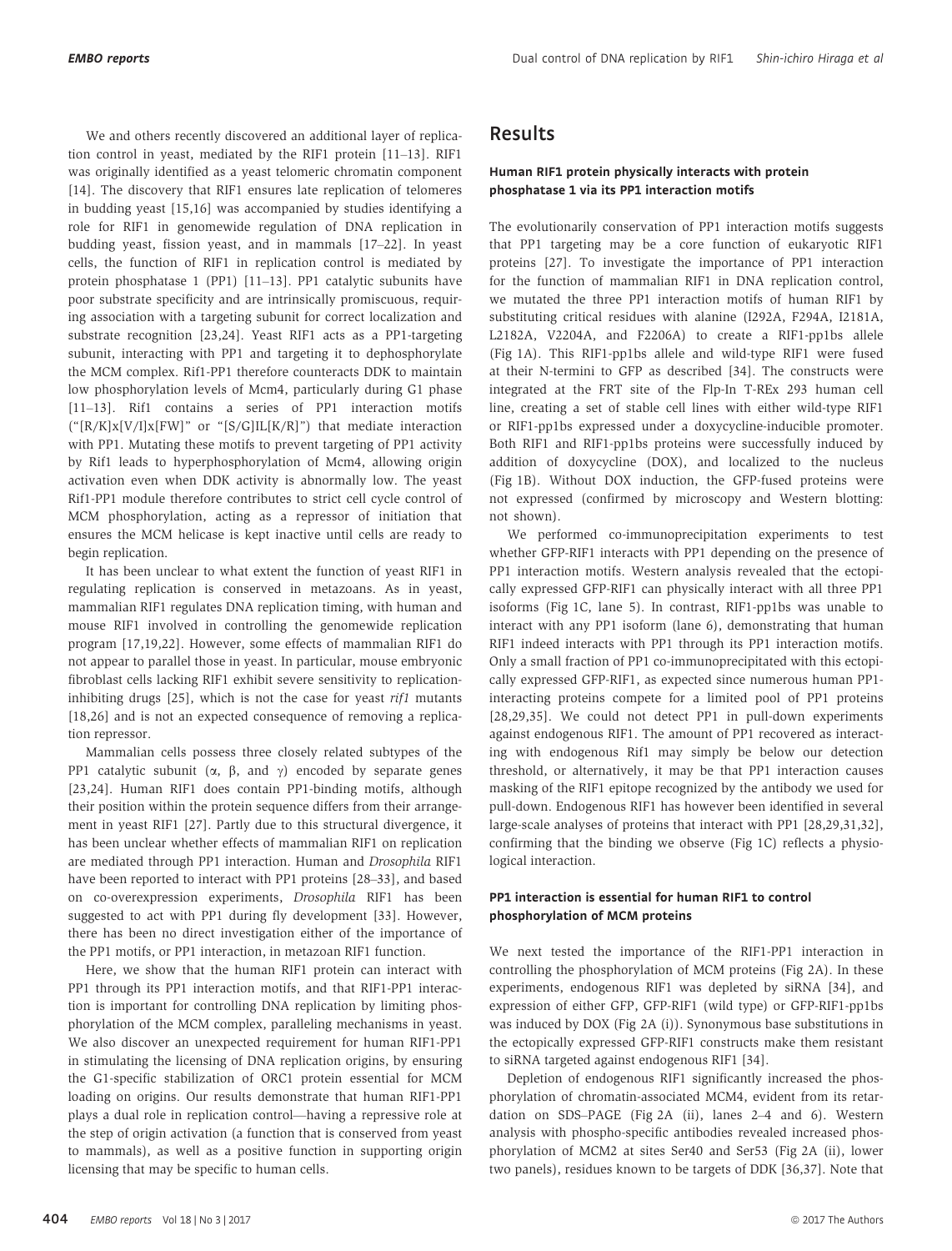

#### Figure 1. RIF1 interacts with protein phosphatase 1 isoforms.

- A Construction of RIF1 cDNA mutated at its PP1 interaction motifs. Critical residues in all three potential PP1 interaction motifs are substituted with alanine, to create a RIF-pp1bs allele.
- B Expression and localization of GFP-RIF1 fusion proteins in stably transfected cells. Flp-In T-REx 293 cells with GFP, GFP-RIF1, or GFP-RIF1 pp1bs were cultivated with 1  $\mu$ M doxycycline (DOX) for 3 days, and expression and localization of GFP proteins were confirmed by fluorescence microscopy. Phase-contrast, DAPI-stain, and GFP images are shown. Scale bar indicates 25 µm.
- C RIF1 binds PP1 protein isoforms through its PP1 interaction motifs. GFP, GFP-RIF1, and GFP-RIF1-pp1bs proteins were recovered from cell extracts using GFP-Trap beads, and co-purifying proteins were analyzed by Western blotting with anti-GFP (upper two panels) or isoform-specific PP1 antibodies (lower panels).

ectopic expression of GFP-RIF1 fully suppressed the hyperphosphorylation of both MCM4 and MCM2 (Fig 2A (ii), lane 5), demonstrating that the ectopically expressed GFP-RIF1 fusion is functional in controlling MCM phosphorylation. In sharp contrast, GFP-RIF1 pp1bs was unable to suppress hyperphosphorylation of either MCM4 or MCM2 (Fig 2A (ii), lane 7). As shown in a biological repeat of this experiment (Fig EV1), these results are generally reproducible although there is some variability in the apparent extent of effects. In particular, the apparent reduction in phosphorylated Mcm2 Ser40 in Fig 2A (ii), lane 4 is not reproducible (Fig EV1, lane 5). In general, these results imply that interaction of RIF1 with PP1 is essential to prevent hyperphosphorylation of MCM4 and MCM2.

#### PP1 proteins limit MCM phosphorylation

The results above strongly suggest that RIF1 directs PP1 to dephosphorylate MCM proteins. To confirm directly that PP1 controls MCM phosphorylation, we tested the effect of PP1 depletion on MCM phosphorylation. We first depleted the individual PP1 isoforms  $(\alpha, \beta, \text{ and } \gamma)$  in HEK293 cells using isoform-specific siRNA (Fig 2B (i), lanes 1–5; Appendix Fig S1). Although siRNA treatment successfully reduced each isoform, depletion of no single isoform caused a major change in phosphorylation of MCM4 (Fig 2B (i), top panel, lanes 3–5; Appendix Fig S2A). The absence of changes in MCM4 phosphorylation could reflect functional redundancy among the PP1 isoforms. Therefore, we carried out combined depletions of the three PP1 isoforms (Fig 2B (ii), lanes 6–11; Appendix Fig S2B) and tested the effects on MCM4 phosphorylation. When PP1 $\alpha$  and PP1 $\gamma$  were depleted simultaneously, phosphorylation of MCM4 increased significantly (Fig 2B (ii), lane 9), to a level close to that caused by RIF1 depletion (lane 7). Phosphorylation of MCM2 at Ser53 was also increased by  $PP1\alpha$  and  $PP1\gamma$ double depletion. Triple depletion of PP1 $\alpha$ , PP1 $\beta$ , and PP1 $\gamma$  (lane 11) caused MCM protein hyperphosphorylation similar to that caused by PP1 $\alpha$  and PP1 $\gamma$  double depletion. PP1 $\alpha$  and PP1 $\gamma$  may therefore be the major isoforms that regulate MCM phosphorylation levels, with  $PP1\beta$  making a smaller if any contribution. Overall, these results demonstrate that PP1 proteins limit the phosphorylation of MCM proteins, with PP1 $\alpha$  and PP1 $\gamma$  isoforms probably playing the major role.

Taken together, the data presented imply that human RIF1 is a PP1-targeting subunit that controls MCM helicase phosphorylation.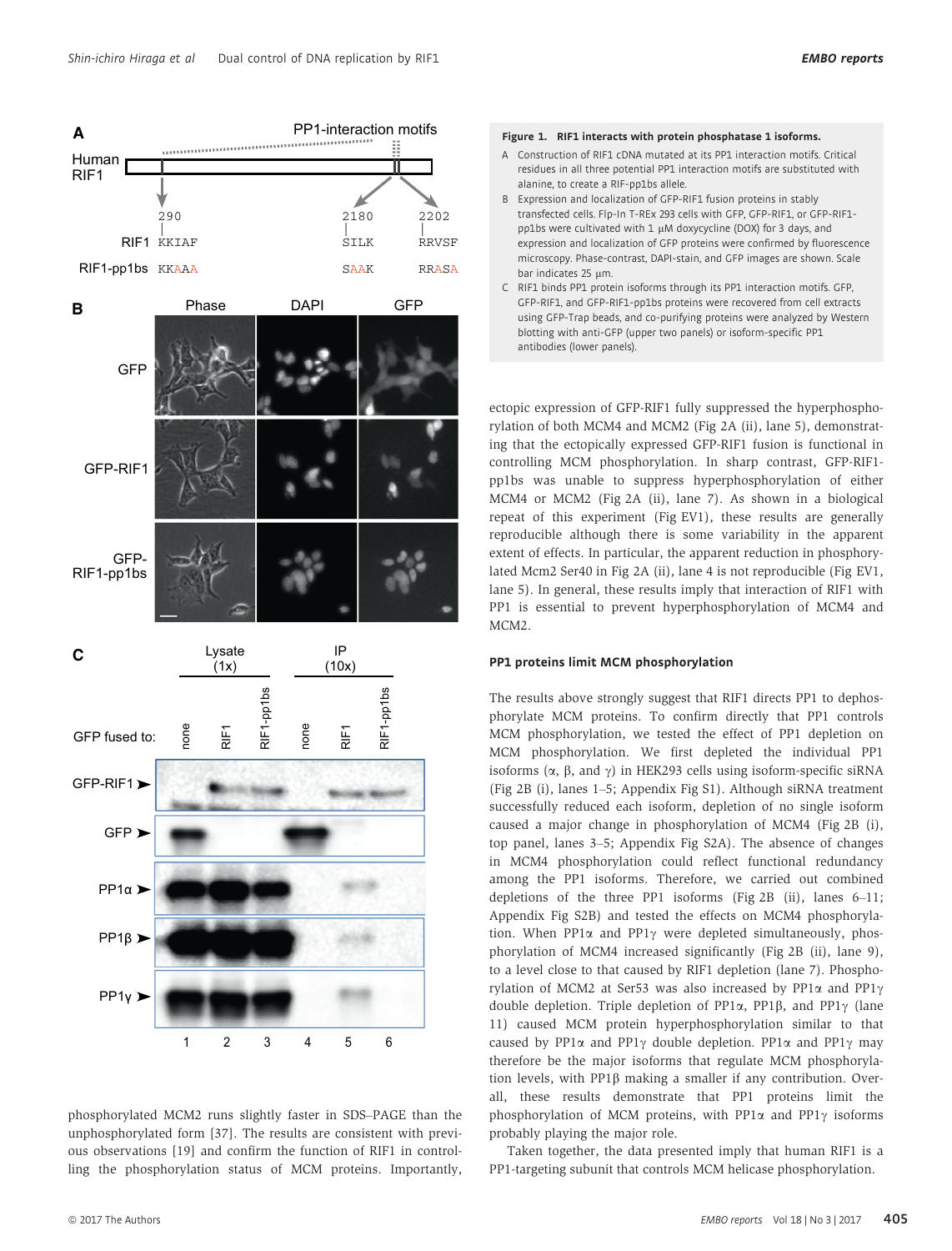

#### Figure 2. RIF1 and PP1 limit MCM phosphorylation.

- A (i) Outline of experiment. On Day 1, Flp-In T-REx 293 cells with integrated GFP, GFP-RIF1, or GFP-RIF1-pp1bs constructs were transfected with human RIF1 siRNA or non-targeting control siRNA. On day 2, cells were diluted to ensure continuous cell proliferation throughout the experiment, and DOX was added to induce transcription of GFP, or siRNA-resistant GFP-RIF1 or GFP-RIF1-pp1bs. On day 4, chromatin-enriched samples were prepared for Western blotting. (ii) GFP-RIF1 prevents hyperphosphorylation of chromatin-associated MCM proteins, while GFP-RIF1-pp1bs cannot. Upper panel confirms removal of endogenous RIF1 and expression of GFP-RIF1 or GFP-RIF1-pp1bs. Lower three panels show Western blot analysis of chromatin-associated proteins using antibodies recognizing MCM4, phosphorylated MCM2-S40, or phosphorylated MCM2-S53. Loading was normalized by total protein as described in Materials and Methods.
- B (i) Depletion of single PP1 isoforms does not affect MCM4 phosphorylation. PP1a, PP1B, or PP1 $\gamma$  isoforms were depleted from HEK293 cells using isoform-specific siRNAs as indicated, and then, phosphorylation of MCM proteins was analyzed after 2 days as in (A). Depletion of PP1 $\alpha$ , PP1 $\beta$ , or PP1 $\gamma$  was confirmed (lower three panels) by Western blotting with isoform-specific antibodies. (ii) Simultaneous depletion of PP1a and PP1 $\gamma$  leads to hyperphosphorylation of MCM proteins. Double and triple siRNA transfections were performed. Equal amounts of siRNAs were mixed to give a constant total siRNA concentration (50 nM), and phosphorylation status of MCM proteins were analyzed as in (A). Loading was normalized by total protein.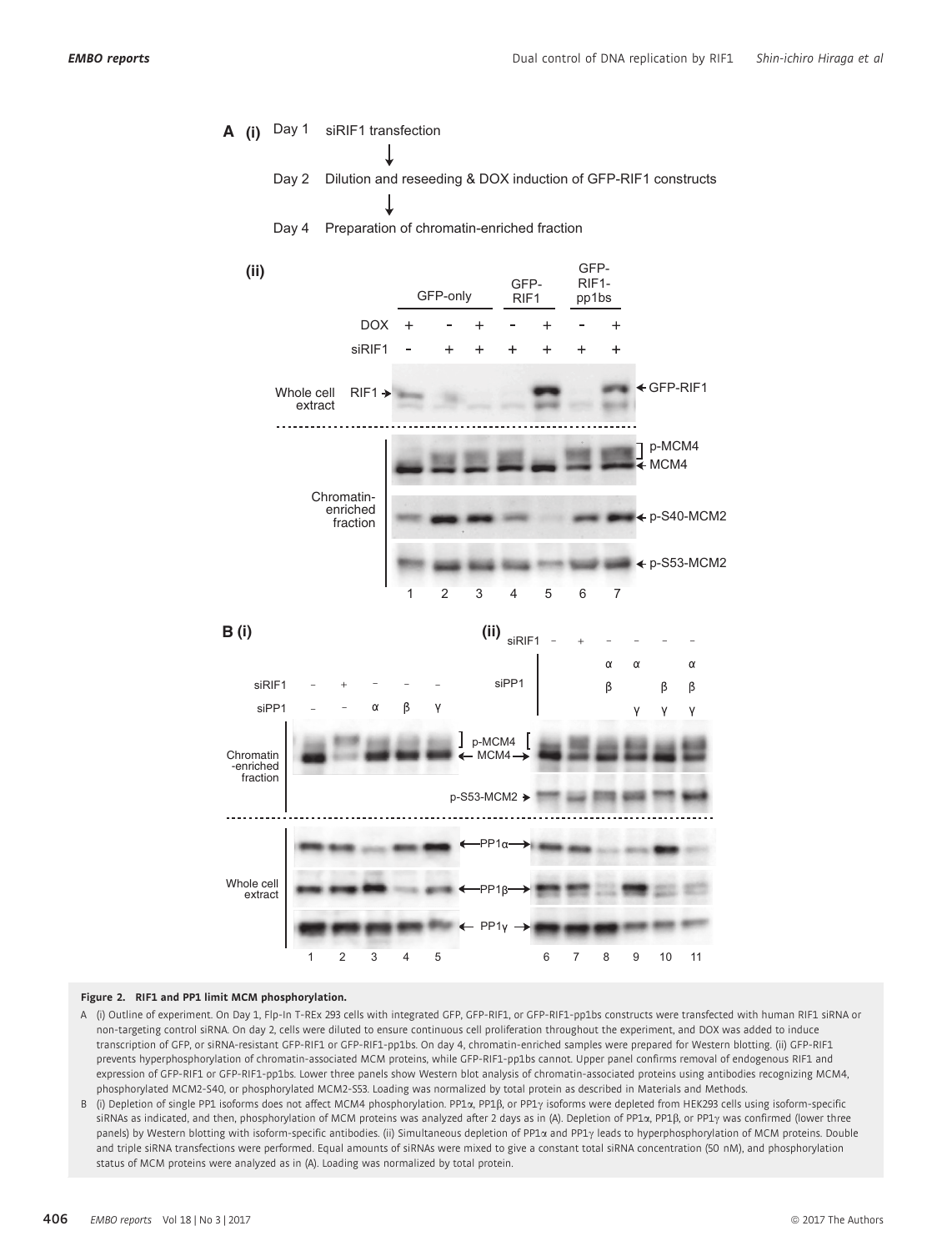#### RIF1 down-regulates specific phosphosites of the MCM helicase

To explore the role of RIF1 in regulating the phosphorylation status of MCM proteins, we performed comparative phosphoproteomic analysis of chromatin-associated MCM proteins from cells depleted for RIF1 or treated with control siRNA (using asynchronously growing human HEK293 cells; see Materials and Methods for details). We identified numerous  $(≥ 7)$  phosphorylated serine and threonine residues within each of the MCM2, MCM3, and MCM4 proteins (Table 1). Phosphorylation of MCM4 was the most affected by RIF1 depletion, with nine of the 14 sites identified showing substantially (> twofold) increased phosphorylation levels. Interestingly, the residues affected appear to be clustered (Table 1)—in particular, all five serine and threonine residues from positions 23 to 34 were identified as phosphorylated, with phosphorylation levels generally four- to sixfold increased by RIF1 depletion. A similar clustering of affected phosphorylation sites was found at MCM4 residues 131–145 (Table 1). For MCM2, RIF1 depletion led to substantially increased phosphorylation levels at three of seven identified phosphorylated residues, including serine residues at 40 and 53 consistent with the Western analysis (Fig 2). In MCM3, however, only one (Thr728) of the 10 phosphorylation sites identified was increased upon RIF1 depletion (Table 1).

We identified fewer phosphorylated residues within the other three MCM subunits, with only one or two phosphorylated residues observed for each of MCM5, MCM6, and MCM7. Among these three proteins, only one site (MCM6 Ser762) was more than twofold increased by RIF1 depletion, although several others were marginally affected (Table 1).

For all the MCM subunits, most of the phosphorylation sites affected by RIF1 depletion match either the CDK target consensus sequence [S/TP] or the DDK target consensus [S or T followed by an acidic residue, where the acidic residue may correspond to previously phosphorylated S or T] [38,39].

#### RIF1 interacts with PP1 and opposes DDK activity to control replication rate

By flow cytometry analysis of cell cycle distribution, we found that ectopic expression of GFP-RIF1 leads to an accumulation of cells in S phase, consistent with a mild defect in DNA synthesis (Fig 3A). The effect is likely due to excess RIF1 protein that directs PP1 to restrict MCM phosphorylation, leading to reduced origin activation. Supporting this explanation, ectopic expression of GFP-RIF1-pp1bs caused little if any S-phase accumulation.

To further investigate the effect of RIF1 and its PP1 interaction in DNA replication, we examined DNA synthesis rate in cells ectopically expressing either GFP-RIF1 or GFP-RIF1-pp1bs. In brief, asynchronously growing cells were pulse-labeled for 15 min with 5-ethynyl-2'-deoxyuridine (EdU), and EdU incorporation analyzed by flow cytometry. Histograms (Fig 3B and C) show two cell populations: cells in S phase that are incorporating significant EdU (black plot, "EdU positive" peak), and cells at other cell cycle stages not incorporating EdU (black plot, "EdU negative" peak).

S-phase cells ectopically expressing GFP-RIF1 (and depleted for endogenous RIF1) showed reduced EdU incorporation when

Table 1. Changes of MCM phosphorylations caused by depleting RIF1.

|                  |                 |                       |                           | <b>Changes in RIF1 siRNA</b> |  |
|------------------|-----------------|-----------------------|---------------------------|------------------------------|--|
| Protein          | <b>Position</b> | Sequence <sup>a</sup> | Fold changes <sup>b</sup> | Log <sub>2</sub>             |  |
| MCM <sub>2</sub> | 26              | <b>PLTSSPG</b>        | 1.30                      | 0.38                         |  |
|                  | 27              | <b>LTSSPGR</b>        | 0.76                      | $-0.40$                      |  |
|                  | 40              | <b>ALTSSPG</b>        | 2.04                      | 1.03                         |  |
|                  | 41              | <b>LTSSPGR</b>        | 1.01                      | 0.02                         |  |
|                  | 53              | EDESEGL               | 2.55                      | 1.35                         |  |
|                  | 108             | <b>LTASQRE</b>        | 4.43                      | 2.15                         |  |
|                  | 139             | <b>LYDSDEE</b>        | 0.81                      | $-0.30$                      |  |
| MCM3             | 163             | SDLTTLV               | 1.29                      | 0.37                         |  |
|                  | 164             | <b>DLTTLVA</b>        | 1.40                      | 0.48                         |  |
|                  | 668             | <b>KKRSEDE</b>        | 0.73                      | $-0.46$                      |  |
|                  | 672             | EDESETE               | 0.89                      | $-0.17$                      |  |
|                  | 674             | ESETEDE               | 0.88                      | $-0.18$                      |  |
|                  | 708             | YDPYDFS               | 1.24                      | 0.31                         |  |
|                  | 711             | <b>YDFSDTE</b>        | 1.07                      | 0.10                         |  |
|                  | 713             | FSDTEEE               | 0.92                      | $-0.12$                      |  |
|                  | 722             | QVHTPKT               | 1.38                      | 0.47                         |  |
|                  | 728             | <b>TADSQET</b>        | 2.05                      | 1.04                         |  |
| MCM4             | 23              | <b>PAQTPRS</b>        | 5.63                      | 2.49                         |  |
|                  | 26              | TPRSEDA               | 3.97                      | 1.99                         |  |
|                  | 31              | <b>DARSSPS</b>        | 5.60                      | 2.48                         |  |
|                  | 32              | ARSSPSQ               | 5.60                      | 2.48                         |  |
|                  | 34              | <b>SSPSQRR</b>        | 5.55                      | 2.47                         |  |
|                  | 53              | PMPTSPG               | 2.07                      | 1.05                         |  |
|                  | 54              | MPT <b>S</b> PGV      | 1.62                      | 0.70                         |  |
|                  | 61              | <b>DLQSPAA</b>        | 1.76                      | 0.82                         |  |
|                  | 87              | <b>FDVSSPL</b>        | 0.92                      | $-0.13$                      |  |
|                  | 88              | <b>DVSSPLT</b>        | 0.74                      | $-0.43$                      |  |
|                  | 120             | <b>DLGSAQK</b>        | 1.42                      | 0.50                         |  |
|                  | 131             | <b>DLQSDGA</b>        | 2.75                      | 1.46                         |  |
|                  | 142             | <b>IVASEQS</b>        | 6.10                      | 2.61                         |  |
|                  | 145             | SEQSLGQ               | 7.49                      | 2.91                         |  |
| MCM5             | 498             | WDETKGE               | 1.69                      | 0.75                         |  |
|                  | 512             | <b>TILSRFD</b>        | 1.69                      | 0.75                         |  |
| MCM6             | 689             | <b>HADSPAP</b>        | 1.22                      | 0.29                         |  |
|                  | 762             | EIDSEEE               | 5.30                      | 2.41                         |  |
| MCM7             | 500             | PRRSLEQ               | 1.93                      | 0.95                         |  |

<sup>a</sup>Relevant phosphorylated residue in bold text, shown in the context of its six surrounding residues.

<sup>b</sup>Changes are standardized to overall level of each protein on chromatin.

Increases greater than twofold shown in bold.

compared with cells without ectopic RIF1 expression (Fig 3B, compare red plot with black and blue plots), implying a reduction in DNA synthesis rate consistent with reduced helicase activation due to excess RIF1. We wished to examine whether ectopic RIF1 expression interferes specifically with DDK-dependent steps of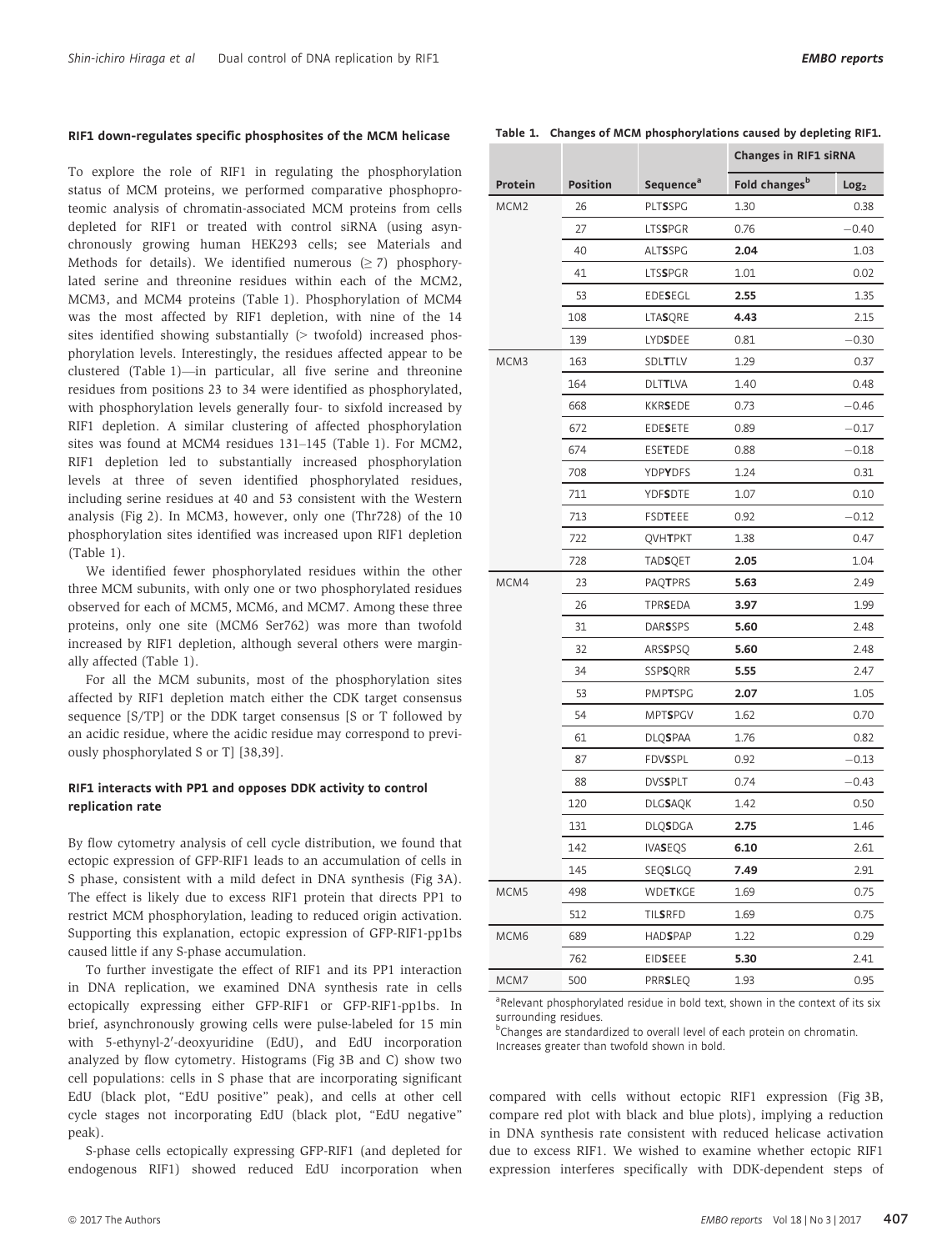

replication, as is the case in budding yeast [11–13]. We therefore tested whether simultaneously limiting DDK activity exacerbates effects of ectopic RIF1 expression, by combining ectopic RIF1 expression with addition of the DDK inhibitor XL413 [40]. XL413 treatment alone caused some reduction in EdU incorporation, reflecting repression of cellular DNA synthesis rate due to impaired DDK activity (Fig 3C, compare black and gray histogram profiles).

#### Figure 3. RIF1 affects cellular DNA synthesis.

- A Ectopic expression of GFP-RIF1 causes S-phase accumulation. Flp-In T-REx 293 cells with stable GFP, GFP-RIF1, or GFP-RIF1-pp1bs constructs were grown with or without DOX for 2 days. Plot shows cell cycle distribution of cells based on DNA content measured by flow cytometry.
- B Effect of depletion and ectopic expression of RIF1 on DNA synthesis. Flp-In T-REx 293 cells with stable GFP, GFP-RIF1, or GFP-RIF1-pp1bs constructs were depleted for endogenous RIF1 by siRNA, and then after 1 day, GFP, GFP-RIF1, or GFP-RIF1-pp1bs was induced by DOX addition. Two days later, cells were pulse-labeled with 20 µM EdU for 15 min prior to flow cytometry analysis of EdU incorporation. Overlaid histograms show EdU incorporation in each condition. Note the x-axis scale is bi-exponential.
- C Effect of depletion and ectopic expression of RIF1 on DNA synthesis in the presence of 10 µM XL413. Cells were prepared and analyzed as in (B) but with XL413 added at the same time as DOX.

Combining RIF1 ectopic expression with XL413 treatment caused a much more dramatic reduction in the EdU incorporation rate (Fig 3C, red plot), considerably more severe than the effect of either treatment alone, and indicative of substantial impairment of DNA synthesis.

These observations are confirmed by two-dimensional plots comparing EdU incorporation with overall DNA content, which give more detailed analysis of cell cycle distribution within the populations (Fig EV2). We found addition of XL413 alone caused noticeable accumulation of cells in late S phase (compare Fig EV2A (i) with EV2B (i)). This effect of XL413 is as previously described [40], and appears in the corresponding histogram as an increased population of cells incorporating a low level of EdU (Fig 3C, gray plot). The accumulation was partially rescued by depletion of endogenous RIF1 (Fig EV2B (ii)), indicating that RIF1 and DDK act in opposition to control replication. In the presence of XL413, ectopic expression of GFP-RIF1 however caused massive accumulation of cells in S phase, along with the substantial reduction in the rate of DNA synthesis as measured by EdU incorporation (Fig EV2B (iii)). This aberrant profile suggests that ectopic RIF1 expression combined with DDK inhibition impairs replication rate to such an extent that the cells spend most of the cell division cycle duplicating their DNA.

The replication rate was however not reduced by ectopic expression of GFP-RIF1-pp1bs along with XL413 addition (Fig 3C, green plot, and Fig EV1B (iv)), which produced profiles resembling those caused by control GFP expression. RIF1 therefore requires PP1 interaction to limit DNA synthesis rate and oppose DDK activity.

We found moreover that an inhibitory effect of XL413 on cell proliferation was enhanced in cells overexpressing GFP-RIF1, but not GFP-RIF1-pp1bs (Appendix Fig S3). These results are consistent with those described in yeast, where the effect of mutating DDK components is relieved by loss of RIF1 [11–13,18].

To summarize, the removal of RIF1 can relieve inhibitory effects of XL413 on DNA synthesis, showing that RIF1 and DDK act in opposition to control replication. Conversely, ectopic expression of GFP-RIF1 limits DNA synthesis rate in a way that is strongly synergistic with DDK inhibition. This effect of RIF1 depends on its interaction with PP1, so that overall, the effects of RIF1 on MCM phosphorylation, and the associated requirement for DDK activity, are strikingly similar to those described in yeast.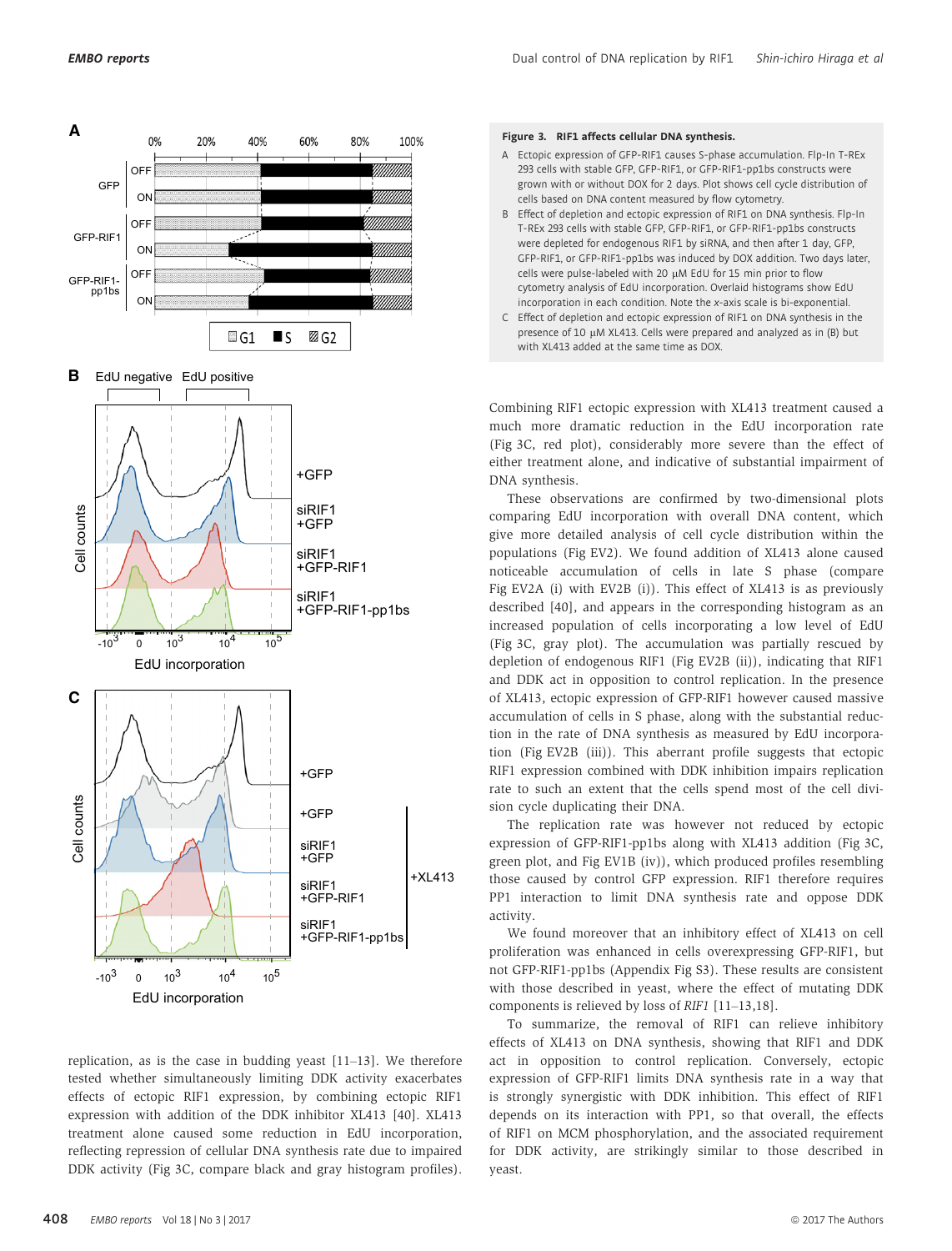#### RIF1-PP1 is required for full origin licensing

Overexpression of GFP-RIF1 negatively impacted DNA synthesis rate, especially in the context of DDK inhibition (Fig 3C), confirming that human RIF1-PP1 controls DNA replication by counteracting DDK-mediated MCM phosphorylation (Fig 2). If RIF1 acts simply as a repressor of replication, RIF1 removal would be expected to accelerate replication rate and potentially S-phase progression. However, we noticed that depletion of RIF1 (in the absence of XL413) in fact reduced the cellular DNA synthesis rate (Fig 3B, compare black and blue profiles). This cannot be explained by RIF1-PP1 acting only to limit MCM phosphorylation, but rather suggests that RIF1 additionally has a novel, positive function in stimulating DNA replication.

In our proteomic analysis, we noticed that the overall loading of MCM2–7 proteins on chromatin was reduced in cells depleted for RIF1 (Fig 4A). Importantly, all six MCM subunits were uniformly reduced (by ~50% relative to control), indicating that chromatin association of the entire MCM complex is compromised by RIF1 removal. This reduced overall MCM loading on chromatin stands in contrast to the increased phosphorylation levels of certain sites on the chromatin-associated MCM subunits (Fig 4B). To investigate further, we analyzed chromatin-associated MCM3 protein in relation to cell cycle stage, using a quantitative flow cytometry method [41]. This approach is suitable for analyzing unperturbed cell populations to identify cell cycle-related changes that would be difficult to detect by Western blotting. In brief, cells were treated with a low concentration of non-ionic detergent to remove soluble proteins before fixation, and then, the detergent-resistant proteins were detected by indirect immunofluorescence. This approach is analogous to extraction methods used in preparation of chromatin-enriched protein fractions.

Following soluble protein extraction, cells were analyzed by flow cytometry for abundance of MCM3 protein and simultaneously for

#### Figure 4. RIF1 is required for full replication licensing.

- A Reduced chromatin association of ORC1 and MCM proteins in RIF1 depleted cells. Amounts of chromatin-associated ORC and MCM proteins in HEK293 cells treated with siCtrl or siRIF1 were analyzed by quantitative proteomics as in Table 1. ORC6 was not detected perhaps due to its weak association with other ORC subunits [75]. Histone H4 and CENP-B are controls showing similar chromatin association in the presence or absence of RIF1.
- B Increased phosphorylation of ORC1 and MCM proteins in RIF1-depleted cells. Relative changes in phosphorylation of chromatin-associated ORC and MCM proteins were analyzed as in Table 1. Plot shows the  $log<sub>2</sub>$ value for the residue most affected by depleting RIF1, for each protein. Values are normalized by the change in chromatin association of each protein.
- C MCM loading onto chromatin is impaired in RIF1-depleted cells. Abundance of chromatin-associated MCM3 in control and RIF1-depleted HEK293 cells was analyzed by flow cytometry. Two-dimensional contour plots are shown (x-axis: DNA content, y-axis: MCM3 protein abundance). The y-axis is on a linear scale. Dashed and dotted boxes indicate G1 cells with "high-MCM3" and "low-MCM3", respectively.
- D Reduced chromatin association of ORC1 in RIF1-depleted cells. Amounts of chromatin-associated FLAG-ORC1 in control and RIF1-depleted FLAG-ORC1 HEK293 cells were analyzed by flow cytometry as in (C). Dashed and dotted boxes indicate G1 cells with "high-FLAG-ORC1" and "low-FLAG-ORC1", respectively.
- E ORC2 was similarly analyzed, in the same set of cells as in (D).

DNA content (Fig 4C). As described by Haland et al [41], the observed pattern of detergent-resistant MCM3 in control cells is consistent with the established behavior of MCM proteins during

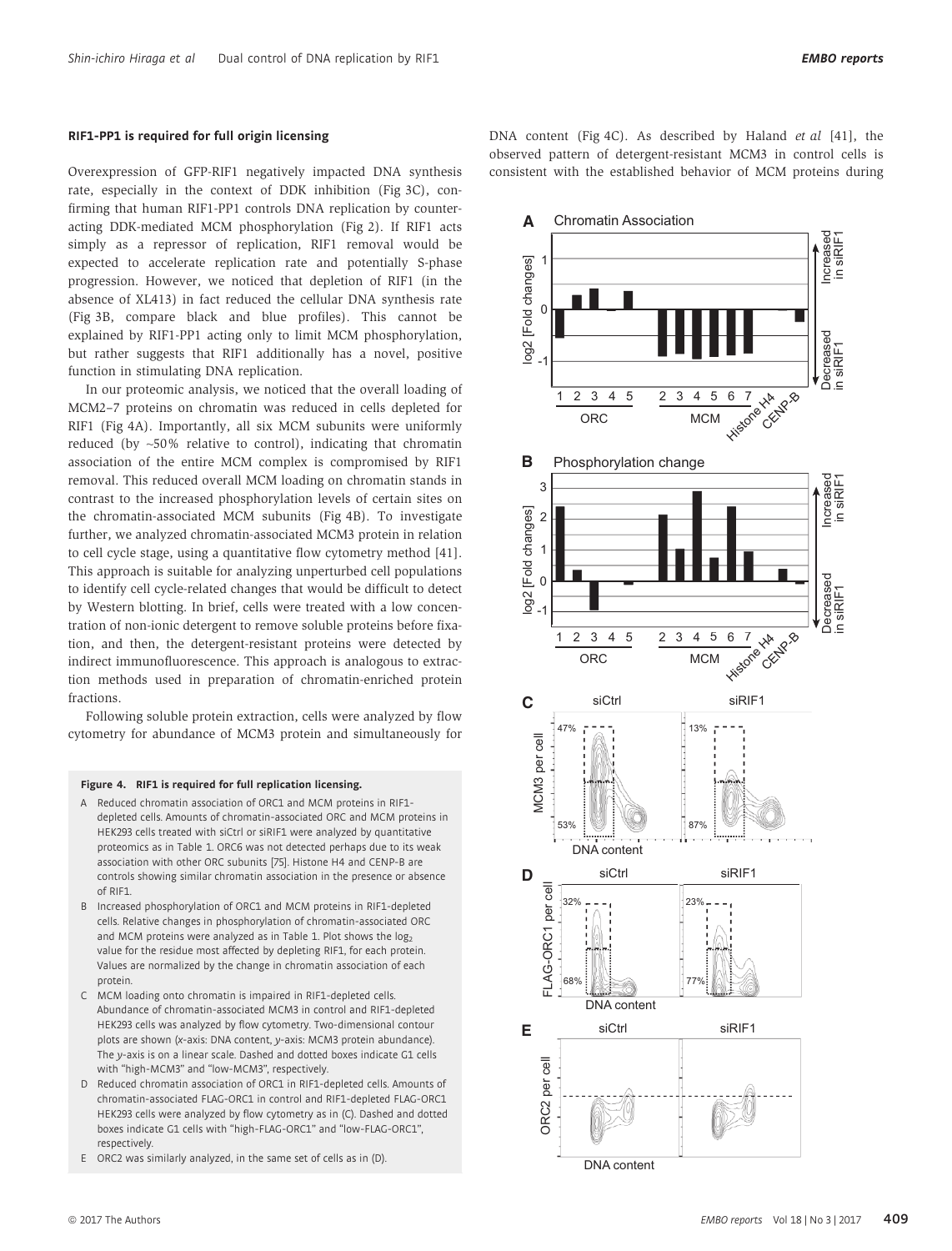the cell cycle: MCM3 is loaded onto the chromatin in G1 phase and gradually dissociates during S phase concurrent with progress of DNA replication, arriving at a minimum for cells in G2/M phase (Fig 4C, left).

In the cells depleted for RIF1, MCM3 association with chromatin during G1 phase was reduced (Fig 4C, right), with the maximum MCM3 level in RIF1-depleted cells ("top end" of the G1 population) much lower than for control cells. In siCtrl cells, the ratio of "high-MCM3" to "low-MCM3" cells (dashed and dotted boxes, respectively) was almost 1:1 with 47% of cells in the "high-MCM3" category. In contrast, only 13% of RIF1-depleted cells displayed a "high-MCM3" load on chromatin (Fig 4C). RIF1 depletion itself does not significantly affect cell cycle distribution (data not shown), and so, this reduced MCM loading is not due to premature initiation of S phase. Together with the mass spectrometry data, these data demonstrate that MCM loading on chromatin is significantly impaired in RIF1-depleted cells, indicating a positive role of RIF1 in origin licensing during G1 phase. The reduction of chromatinassociated MCM4 protein caused by RIF1 depletion was confirmed to be reproducible in Western blotting experiments (Fig EV3A). Moreover, ectopic expression of GFP-RIF1, but not GFP-RIF1-pp1bs, rescued this reduced MCM4 chromatin association, implying that interaction of RIF1 with PP1 is important to ensure full licensing (Fig EV3A).

#### RIF1-PP1 protects ORC1 protein from proteasome-dependent destruction in G1 phase

Seeking the mechanism through which RIF1-PP1 might regulate origin licensing, we noticed a modest reduction of ORC1 protein in the chromatin-enriched fraction of RIF1-depleted cells (Fig 4A). Other ORC subunits are in contrast either unchanged, or slightly increased (Fig 4A). Human ORC1 protein is known to behave differently from other ORC proteins: while other ORC subunits remain associated with chromatin throughout the cell cycle, ORC1 is stable and chromatin-associated only during G1 phase [5,6,42]. Outside of G1 phase, cyclin A–CDK2 phosphorylates ORC1, and this phosphorylation triggers ORC1 degradation by the proteasome [5,6,42], though the precise phosphorylation sites responsible are not yet determined. Importantly, ORC1 protein is therefore proposed to be a limiting factor for origin licensing [5].

Based on our observation of reduced ORC1 chromatin association upon RIF1 depletion, we hypothesized that RIF1-PP1 protects ORC1 from destruction in G1 phase by ensuring that it is kept unphosphorylated. In this model, loss of RIF1 would result in untimely phosphorylation and degradation of ORC1, and a consequent defect in MCM loading, as observed (Fig 4C). To test this hypothesis, we assessed the effect of depleting RIF1 on the abundance of chromatin-associated ORC1 (Fig 4D) using a HEK293-derived cell line that ectopically expresses FLAG-tagged ORC1 [6]. Importantly, this FLAG-ORC1 protein is subject to cell cycle-controlled degradation and shows abundance and chromatin association fluctuation during the cell cycle like endogenous ORC1 [6,42]. Both endogenous ORC1 and FLAG-ORC1 proteins are almost exclusively associated with chromatin in G1 phase [5,6,42], so that the abundance of chromatin-associated FLAG-ORC1 mirrors cellular abundance of ORC1 protein.

Using a "protein extraction-flow cytometry" approach similar to that described for MCM3, we found that FLAG-ORC1 protein is hardly present in G2 cells and becomes chromatin-associated only in G1 phase (Fig 4D, left), with 32% of Control G1 phase cells showing high levels of ORC1 chromatin association. The amount of FLAG-ORC1 that becomes chromatin-associated was reduced in RIF1-depleted cells, with only 23% of G1 phase cells showing high-level association (Fig 4D, right), consistent with the suggestion that RIF1 is needed to stabilize ORC1. The reduction was even greater upon depletion of RIF1 from HeLa cells expressing GFPfused ORC1 and mCherry-PCNA (Fig EV3B–D), with the proportion of G1 phase cells showing highest ORC1 chromatin association dropping from 27 to 13% (differing transfection efficiency may account for the higher impact of siRIF1 in this cell line compared to that in Fig 4D). We confirmed moreover that MCM3 chromatin association is also reduced when RIF1 is depleted in the FLAG-ORC1 cells (Fig EV3E). In contrast to ORC1, we found that ORC2 protein remains chromatin-associated stably throughout the cell cycle (Fig 4E, left panel), consistent with previous studies [5,42]. ORC2 chromatin association was unaffected by RIF1 depletion (Fig 4E, right panel), in agreement with our proteomics data (Fig 4A). Overall, these results demonstrate that RIF1 is required for efficient stabilization of the ORC1 protein and its chromatin association during G1 phase.

If RIF1 acts with PP1 to protect ORC1 from degradation, then PP1 inhibition should increase ORC1 phosphorylation leading to its degradation. To test this prediction, we analyzed ORC1 abundance when PP1 activity is inhibited. Cells expressing FLAG-ORC1 were treated with the PP1 inhibitor tautomycetin [43] for 4 h and the ORC1 protein abundance was analyzed (Fig 5A). FLAG-ORC1 abundance and chromatin association were substantially reduced in cells treated with tautomycetin (Fig 5A, right), and chromatin association of MCM3 was also reduced in the same cells (Fig 5B, right). Note that 4-hr treatment with 5  $\mu$ M tautomycetin did not noticeably change cell cycle distribution (Fig EV3F); therefore, the changes in ORC1 and MCM3 levels are not due either to impaired exit from mitosis, or to other cell cycle defects. The effects of tautomycetin indicate that, along with RIF1, PP1 activity is important to protect ORC1 protein from degradation, and is essential for full replication licensing in human cells.

To confirm that RIF1 protects ORC1 from degradation by the proteasome, we analyzed the abundance of FLAG-ORC1 when proteasomal degradation is inhibited. If the reduced ORC1 in RIF1 depleted cells is due to accelerated proteasome-mediated degradation, proteasome inhibition should rescue the reduction in ORC1 protein level. To test this, we treated control and RIF1-depleted cells with proteasome inhibitor MG-132 for 4 h prior to analysis by flow cytometry. Incubation of control cells with MG-132 slightly increased FLAG-ORC1 abundance in G1 cells, as well as at other cell cycle stages (Fig 5C), indicating that some ORC1 protein is proteasomally degraded even in the presence of RIF1. In RIF1-depleted cells, proteasome inhibition partly stabilized FLAG-ORC1 protein in G1 as well as other cell cycle phases (Fig 5C), such that the maximum FLAG-ORC1 level in siRIF1 cells treated with MG-132 is comparable to that in control cells. In the GFP-ORC1-expressing HeLa cell line, G1 phase destabilization of GFP-ORC1 due to RIF1 depletion was fully rescued by MG-132 treatment (Fig EV3G). Also with this cell line, proteasome inhibition led to increased ORC1 at other cell cycle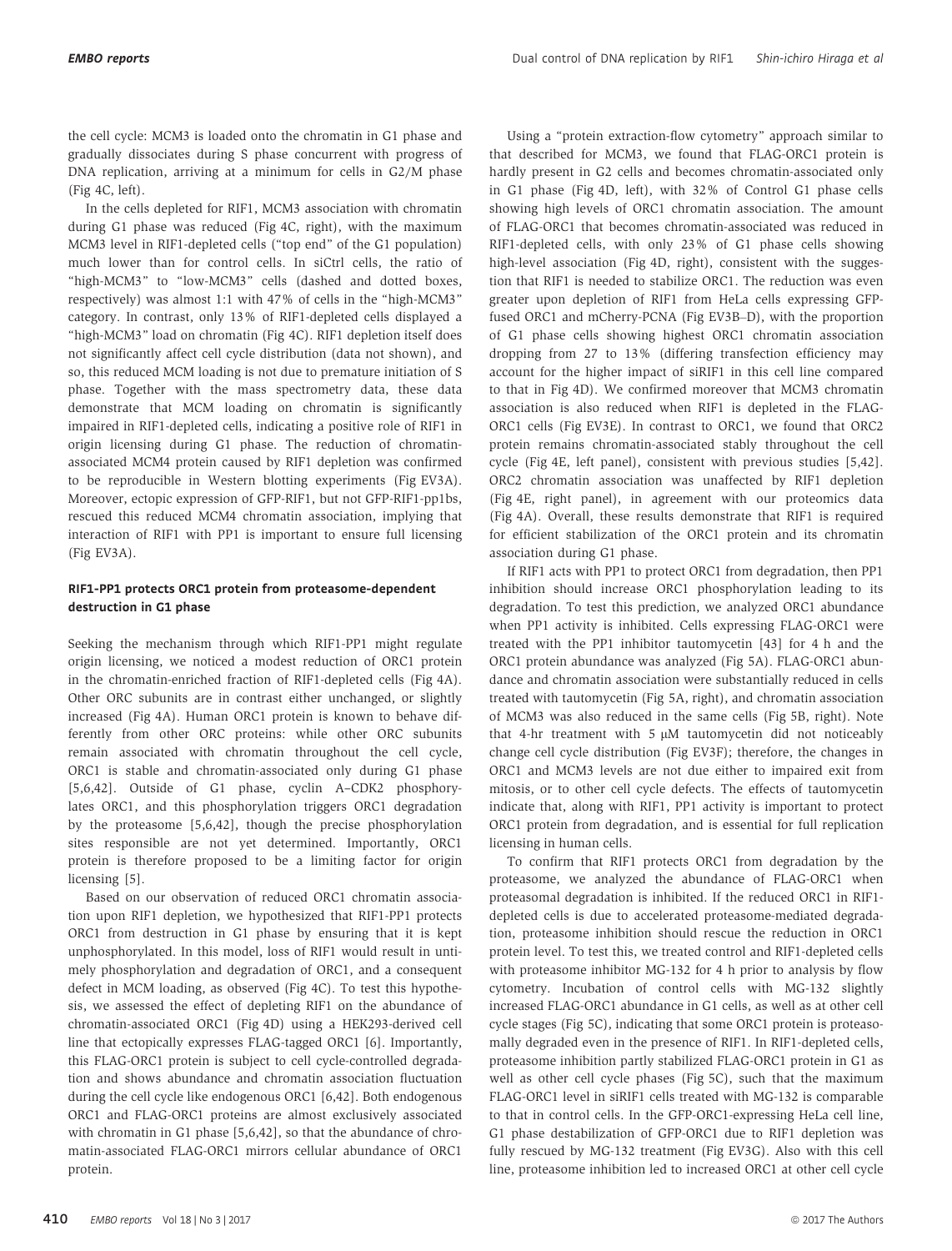

#### Figure 5. RIF1 and PP1 protect ORC1 from cell cycle-specific degradation during G1 phase.

- A Inhibition of PP1 destabilizes ORC1. FLAG-ORC1 HEK293 cells were treated for 4 h with 5 µM tautomycetin prior to flow cytometry, and chromatin-associated FLAG-ORC1 analyzed as in Fig 4D.
- B Inhibition of PP1 causes reduced MCM loading. Chromatin-associated MCM3 protein was analyzed in the same set of the cells as in (A).
- Reduced ORC1 chromatin association in RIF1-depleted cells is partly rescued by inhibiting the proteasome. Control and ORC1-depleted FLAG-ORC1 HEK293 cells were treated for 4 h with 20 µM MG-132 (or DMSO) prior to flow cytometry analysis.
- D Proteasome inhibition rescues MCM3 chromatin loading. Chromatin-associated MCM3 was analyzed in the same set of cells as in (C).

phases as expected. Chromatin association of MCM3 protein was assessed in the FLAG-ORC1 cell line in the same experiment (Fig 5D). Incubation of cells with MG-132 led to a clear rescue of the reduced MCM3 chromatin association caused by siRIF1, to a level comparable to control cells (Fig 5D). Overall, these results are consistent with our proposal that RIF1-PP1 acts to stabilize ORC1 protein and protect it from proteasomal degradation, hence promoting MCM loading during G1 phase.

#### Reduced origin licensing due to Rif1 depletion leads to increased origin spacing

As described above, we found a modest but reproducible reduction of origin licensing in RIF1-depleted and in PP1-inhibited cells (Figs 4 and 5). In normal cells, considerably more sites are loaded with MCM proteins than are required to complete chromosomal DNA replication, so that a substantial number of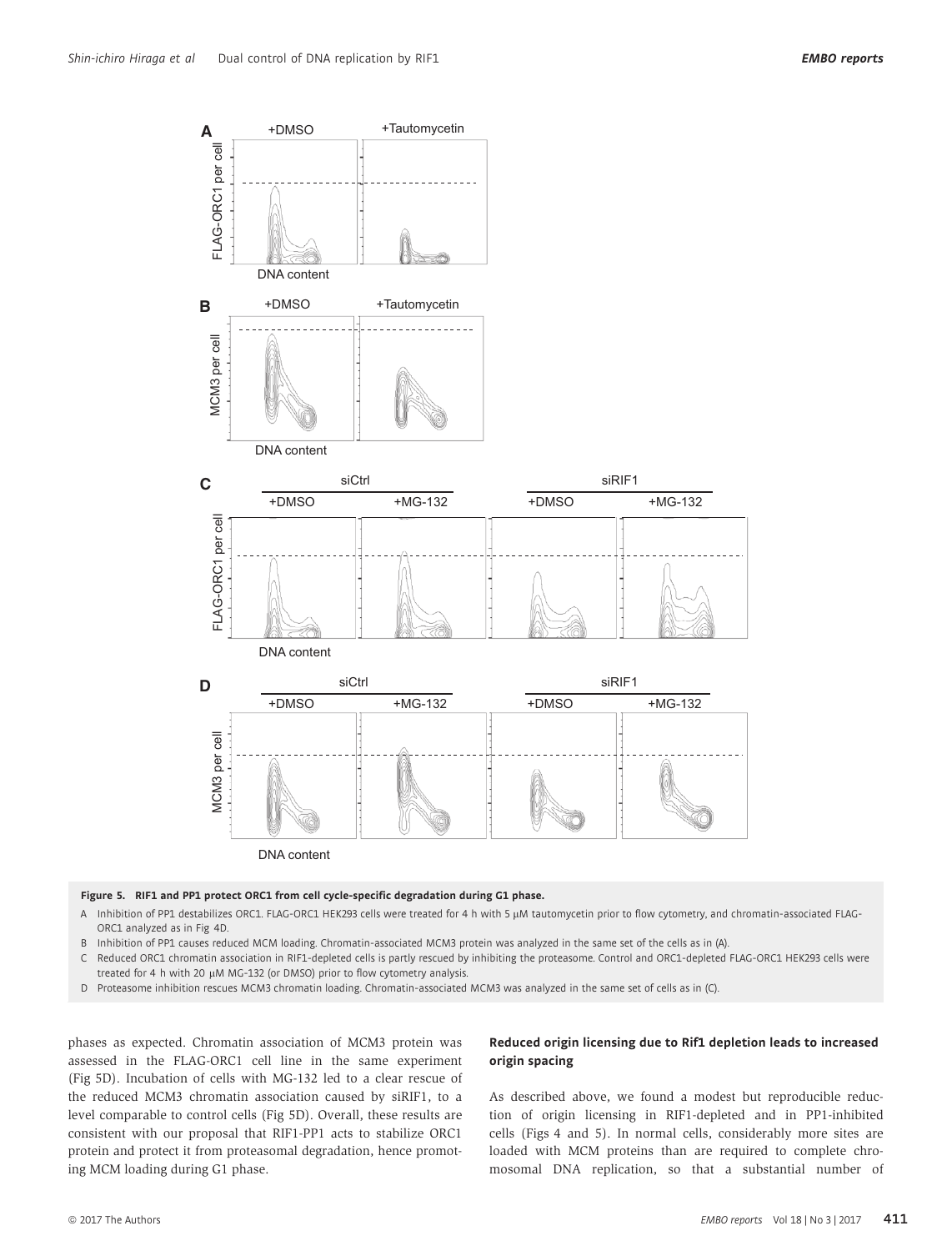licensed origins remain "dormant" in an unchallenged S phase [44,45]. We investigated the effect of Rif1 on frequency of origin initiation in unperturbed S phase, and also in cells treated with hydroxyurea (HU) which interrupts replication fork progression and stimulates dormant origin activation [45]. Interorigin distance (IOD) was analyzed using the DNA fiber technique (Fig 6A) in control and RIF1-depleted cells. Without HU (Fig 6B), the IOD in siCtrl cells ranges from around 30 to 130 kb, with a median of 63.0 kb (Fig 6B, open bars). RIF1-depleted cells show a broader range of IOD values with a statistically significant increase in the median value to 77.0 kb  $(P = 0.001)$ , and an increased incidence of origin spacings above 120 kb (Fig 6B, black bars). The spacing of active origins is therefore increased by Rif1 depletion, consistent with a reduction in licensing. Upon treating siCtrl cells with 200 µM HU, activation of dormant origins occurs, as evidenced by a noticeably increased proportion of IOD values shorter than 40 kb (Fig 6C, compare open bars in pink shaded region with open bars in Fig 6B), and a reduction in the median IOD to 45.9 kb. RIF1-depleted cells treated with HU showed noticeably fewer IOD values < 40 kb (Fig 6C, black bars within pink shaded region), and a longer IOD median (55.2 kb). Removal of RIF1 therefore also compromises the availability of dormant origins for activation upon HU treatment. The increase in median IOD caused by RIF1 depletion both in the presence and absence of HU confirms that RIF1 removal causes an overall decrease in the total number of origins that initiate replication. In agreement, RIF1 depletion also led to a decrease in the overall DNA synthesis rate in the presence and absence of HU (Figs 3B and EV4A). The speed of progress of replication forks was however not significantly changed by RIF1 depletion (Fig EV4B). These observations are generally consistent with a requirement for human RIF1 to mediate full origin licensing (Figs 4–6), in addition to its role in limiting MCM phosphorylation levels (Fig 2 and Table 1).

## **Discussion**

While RIF1 was known to affect DNA replication throughout eukaryotes, it has been unclear whether its molecular mechanism of action is conserved, partly because of the complex replication phenotypes associated with loss of mammalian RIF1. Our studies demonstrate that human RIF1 can interact with all three PP1 isoforms and is important to prevent excessive phosphorylation of MCM proteins (Figs 1 and 2, and Table 1). This function parallels the molecular action of yeast RIF1 in limiting origin initiation, and demonstrates that PP1 targeting is a central molecular function of RIF1 conserved throughout evolution. We identified phosphorylation sites on human MCM proteins affected by RIF1, and quantitatively assessed the impact of depleting RIF1 (Table 1). Although PP1 itself has poor substrate specificity, phosphorylated residues affected by RIF1 appear confined to particular regions, notably the regulatory N-terminal domains of MCM2 and MCM4. This suggests that RIF1 may direct PP1 to dephosphorylate specific regions of the MCM complex. Interestingly, although MCM2 and MCM4 are located on the opposite sides of a single MCM hexamer, their Ntermini are juxtaposed in the MCM double hexamer formed during origin licensing [46]. Further structural studies will be needed to





- A Specimen images of DNA fibers sequentially labeled with CldU and IdU. siControl- and siRIF1-treated Flp-In T-REx 293 cells (with integrated GFP) were incubated for 4 h in the presence of 200 µM HU, with pulse-labeling using CldU (visualized red) then IdU (visualized green) in the final 40 min.
- B Distribution of origin distance in siCtrl (open bars) and siRIF1 (black bars) cell lines, treated as described in (A) but with no HU treatment. For statistical analysis of IOD data, Mann–Whitney–Wilcoxon test was performed using R (version 3).
- C Distribution of origin distance in siCtrl (open bars) and siRIF1 (black bars) cell lines, treated as described in (A) including HU treatment. The area corresponding to IOD values shorter than 40 kb is marked by pink background.

understand how particular domains of the MCM complex are specifically affected by RIF1-PP1.

Analysis of EdU incorporation (Fig 3) suggested that RIF1 might have other effects on DNA replication control beyond simply acting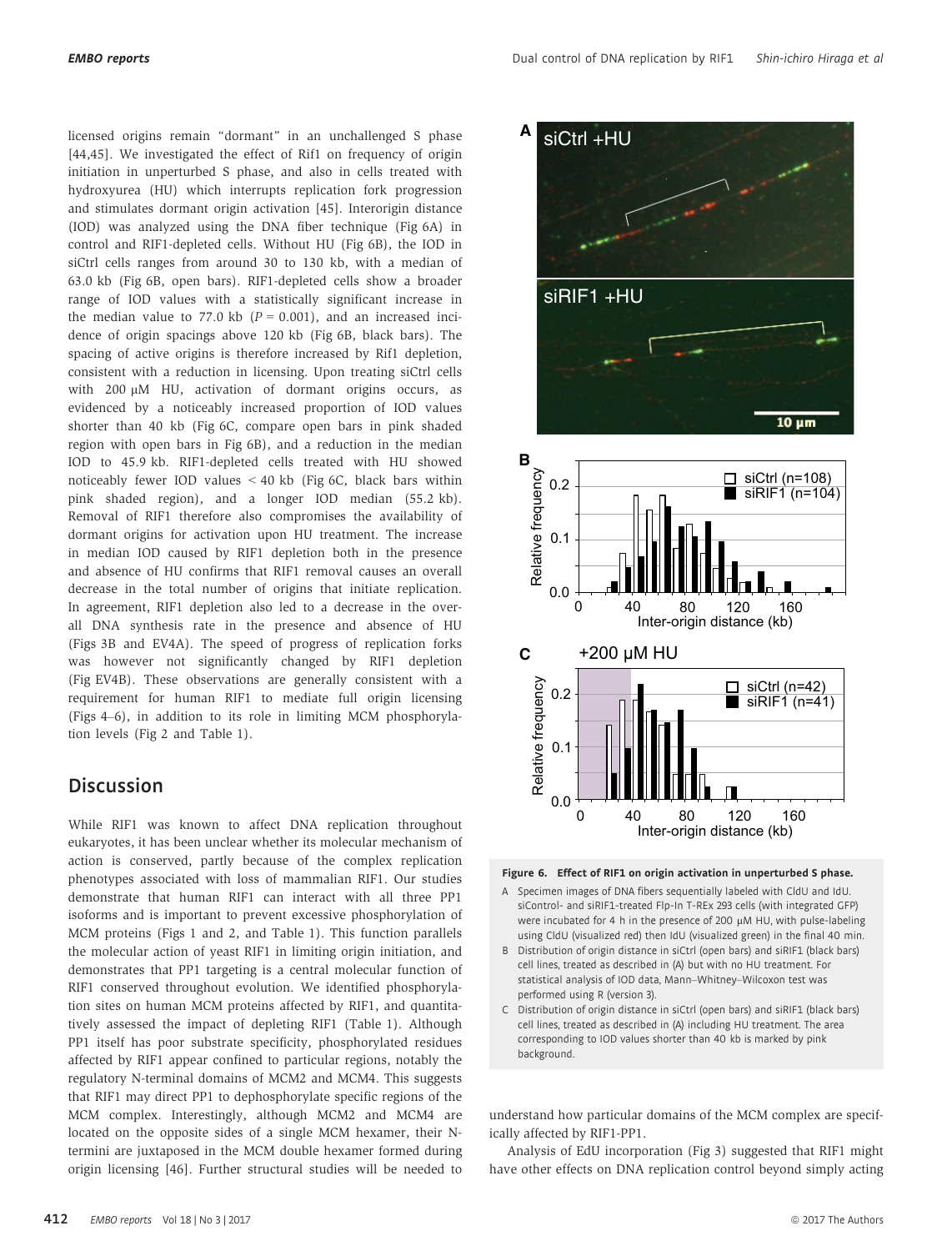as a suppressor of initiation. In particular, depletion of endogenous RIF1 leads to reduced DNA synthesis, suggesting that RIF1 might positively regulate replication. Further investigation revealed a previously unappreciated role for RIF1 in ensuring optimal replication licensing. Along with PP1, RIF1 contributes to the G1-specific stabilization of ORC1, ensuring that cells are fully competent for MCM loading and pre-RC assembly at the correct cell cycle phase. The fact that RIF1 depletion causes only a mild defect in ORC1 loading but has a somewhat larger impact on MCM loading (Fig 4A, C and D) is as expected, since under normal circumstances, multiple MCM complexes are believed to be loaded at each single ORC site. Overall, effects of RIF1 that previously seemed paradoxical can be explained by the discovery that RIF1- PP1 has two functions in replication control as illustrated in Fig 7: first, the promotion of origin licensing by protecting ORC1 from degradation, and second, suppression of origin firing by counteracting DDK.

We found that either loss of RIF1, or inhibition of PP1, leads to an almost twofold reduction in replication licensing levels as measured by MCM association with chromatin in proteomic and flow cytometry experiments (Figs 4 and 5). The magnitude of this reduction is comparable to the drop in DNA synthesis rate in RIF1 depleted S-phase cells, which incorporate EdU at only about 58% of the normal rate (Figs 3B and EV4A). RIF1 depletion does also cause a fairly mild increase in interorigin distance, our fiber analyses showing an increase of 10–20 kb in typical origin spacing. While consistent with the reduced replication licensing, this decrease in the density of initiating origins is not sufficient to fully account for the drop in DNA synthesis rate caused by RIF1 depletion.

How can loss of RIF1 substantially compromise replication licensing and DNA synthesis rate, while only mildly increasing



#### Figure 7. Model of DNA replication control by RIF1-PP1.

In normal cells (left panel), RIF1 acts with PP1 to stabilize ORC1, promoting its loading at potential DNA replication origin sites at M/G1 phase (top). ORC1 then stimulates MCM loading, to license origins in G1 phase (middle). When cells enter S phase, RIF1 counteracts DDK-mediated phosphorylation of the MCM complex to limit the number of origins activated (bottom). In the absence of RIF1 (right panel), ORC1 is short-lived and its chromatin association reduced (top), so that fewer origins are licensed in G1 (middle). During S phase, however, increased MCM phosphorylation means that a larger fraction of licensed origins are activated (bottom). For simplicity, the ORC2–5 subunits (which are chromatinassociated throughout the cell cycle) are omitted.

IOD? One potential explanation may be that some of the effects of RIF1 on replication licensing operate at a broader level than is detectable by fiber analysis [17,19,22]. Fiber analysis measurements of IOD are effective for identifying changes occurring at a local level, but changes in replication dynamics that involve entire chromosome domains cannot be visualized through fiber measurements. For example, if RIF1 depletion only mildly affects licensing of most regions, but in some areas causes failure to license entire clusters of replication origins, then the effect will be to compromise the overall replication rate more than is reflected by local IOD measurements (as group of origins that failed to license are invisible in fiber analysis). RIF1 loss is known in some contexts to cause large-scale effects on groups of origins: for example, RIF1 removal affects the replication timing program of human and mouse cells such that entire domains—encompassing hundreds of kilobases and containing multiple replication origins—show substantially altered replication timing [17,19].

The exact molecular mechanism through which RIF1 stabilizes ORC1 will require further investigation, especially since the phosphorylation site(s) directing degradation of ORC1 is yet to be identified. While we cannot completely rule out the possibility of an indirect effect, it is interesting to note that the ORC1 Ser273 residue, which showed significantly increased phosphorylation on RIF1 depletion in our proteomic analysis, lies close to a potential destruction box at residues 236–244, and to a PP1 interaction motif at residues 264–268. PP1 interaction motifs are characteristic of PP1 substrates as well as PP1-targeting subunits, so this motif could potentially mediate PP1 docking to dephosphorylate Ser273 and stabilize the ORC1 protein.

Two other proteins required for origin licensing in human cells, Cdc6 and Cdt1, are also regulated through phosphorylation by CDK2. Phosphorylated Cdc6 is exported from the nucleus, while phosphorylation of Cdt1 targets it for degradation [47,48]. We tested whether these proteins might also be regulated by RIF1. Cdc6 localization was however not altered by RIF1 depletion (Fig EV5A), while any effect of RIF1 on Cdt1 stability appears very slight (Fig EV5B).

#### Replication timing

Removal of either human or mouse RIF1 causes large-scale switches in the replication time of extended chromosome domains [17,19]. A recent paper used chromatin immunoprecipitation (ChIP) to demonstrate that in mouse embryonic stem (ES) cells, RIF1 is bound mainly to a subset of late-replicating regions, and that the same regions tend to display earlier replication timing in cells deleted for RIF1. How can this apparently domain-specific role for RIF1 in replication timing be reconciled with the effects on licensing and origin activation described here? Resolving this issue clearly requires further investigation, but one possibility is that RIF1 interacts with different classes of chromosomal domains at various cell cycle stages to mediate its distinct functions. During mitosis, RIF1 is dissociated from chromatin but re-associates as cells re-enter G1 phase. The early G1 phase chromatin association has been investigated only microscopically but appears to be general [17,19,25], consistent with the possibility that RIF1 may associate genomewide at the right time to support the establishment of licensed origins. Once cells enter S phase, however, RIF1 has been microscopically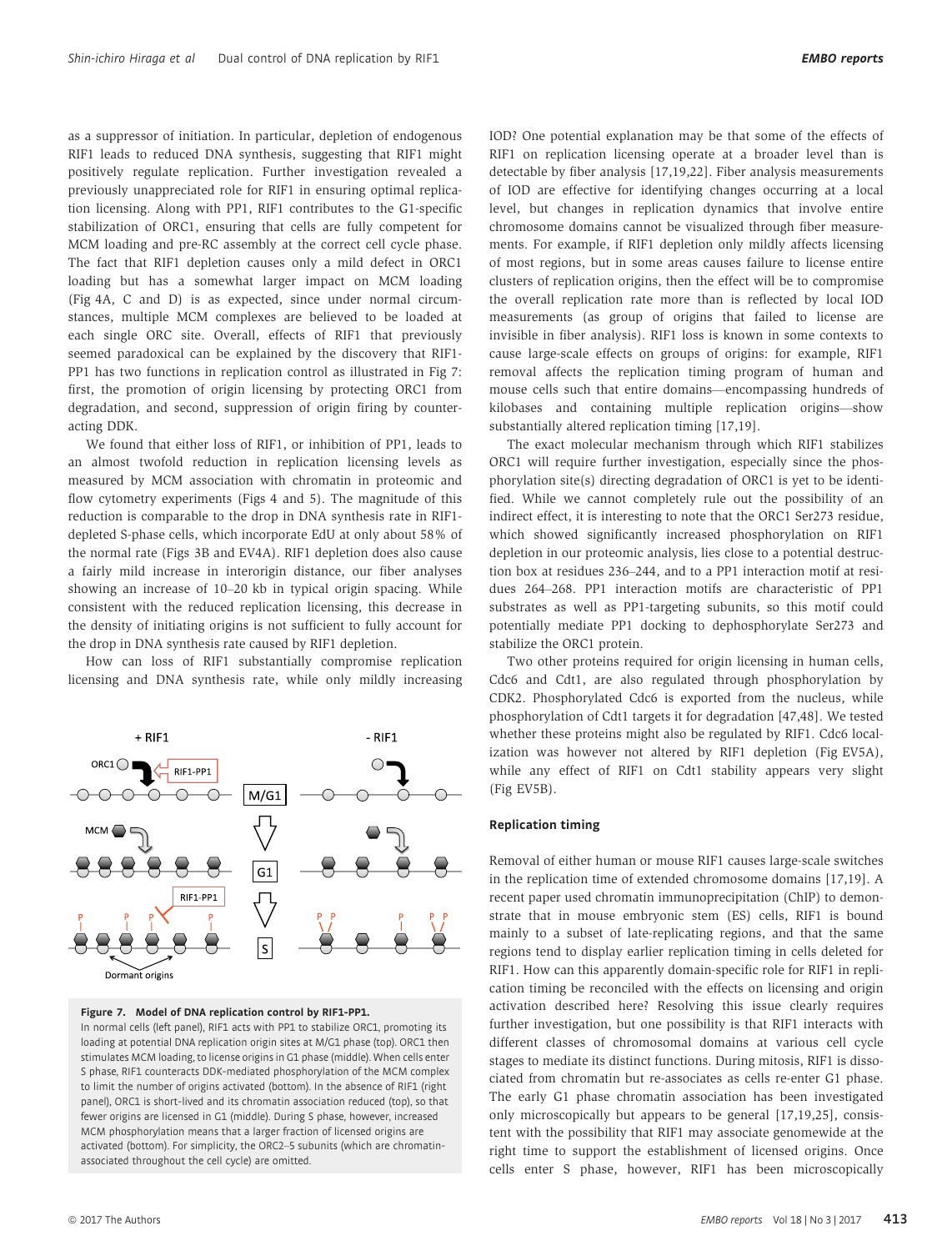described as showing a more limited binding pattern, associating mainly with unreplicated DNA in heterochromatic, late-replicating regions [17,19,25], consistent with the pattern identified by ChIP in ES cells [22]. In this configuration, RIF1 would be positioned such that it could delay replication by preventing MCM helicase activation until the right time in S phase. If RIF1 does change its chromatin association as the cell cycle progresses, then it is possible that the ChIP localization of RIF1 reported by Foti et al [22] in ES cells mainly represents the S-phase pattern, since ES cells appear to spend most of interphase replicating their DNA [49,50].

The model outlined above proposes that in early G1 Rif1 associates genomewide and supports replication licensing, and then later once cells enter S phase, it dissociates specifically from early domains and is left only at some late domains where it delays replication. While this suggestion appears to fit with most previous observations, other models are of course possible. In particular, there is compelling evidence that mouse RIF1 mediates interdomain organization during G1 phase, potentially impacting on the replication timing program [22].

A further possibility is that RIF1 affects the replication timing program by ensuring "effectiveness of licensing" of replication origins. Multiple MCM complexes can be loaded per ORC complex [51], and it is suggested that the number of MCM complexes at an origin determines the timing and the efficiency of its activation [52,53]. Reduced ORC1 half-life in the absence of RIF1 may shorten the window of opportunity for MCM loading at each origin, potentially resulting in a smaller number of MCM complexes loaded, which would lead to an apparent reduction in licensing as observed in our results. This would in turn disturb the replication program, if MCM complex number at each origin is indeed the major determinant of replication timing.

It should be noted that the possibilities outlined above are not incompatible with each other, and that these mechanisms may function either independently, or in concordance so that RIF1 acts through several mechanisms each contributing to sharpen the replication timing program.

#### Dormant origins and damage sensitivity

The local activation of dormant origins upon replication stress—for example, due to inhibition of replication fork progression—is thought to protect cells from replication inhibitors, presumably by providing a "backup" mechanism to replicate the DNA when replication forks irreparably stall or collapse [54–56]. We found that Rif1 depletion leads not only to an increase in origin spacing in normal S phase, but also to a reduction in the availability of dormant origins following replication stress. One consequence of limiting the number of available dormant origins is increased sensitivity to replication-inhibiting drugs, such as hydroxyurea or aphidicolin. Interestingly, cells lacking RIF1 are very sensitive to both hydroxyurea and aphidicolin [25]. We suspect that the hypersensitivity of cells lacking RIF1 to replication inhibitors may reflect the fact they have fewer dormant origins available to respond effectively. Overall, the dual function we have identified for RIF1 in replication control stimulating replication licensing but repressing origin activation may explain why simple removal of RIF1 allows unimpeded replication to progress without obvious problems, but leaves the cells more sensitive to disruption of affected pathways. Thus, the vulnerability and fragility of replication control caused by deregulation of RIF1 are exposed either by interrogating dormant origin availability (using aphidicolin or hydroxyurea), or by compromising MCM phosphorylation (by DDK inhibition with XL413).

#### Is RIF1 function in origin licensing conserved?

It is unclear whether the function of RIF1 in origin licensing is conserved. Chromatin association of hamster ORC1 is controlled at least in part through regulated cell cycle localization [57], and it remains to be investigated whether either the localization or stability of rodent licensing components is regulated by RIF1. In yeast, ORC1 is associated with DNA replication origins throughout the cell cycle, and there is no clear evidence of a role for yeast Rif1 in supporting licensing.

#### Other functions of RIF1 and ORC1

ORC1 has been implicated in a number of cellular functions in addition to replication licensing, most notably centrosome replication and as a consequence cilia formation [58–60]. Further investigation will be needed to ascertain whether reduced ORC1 protein in RIF1 deficient cells causes defects in centrosome control and cilia formation. Origin licensing proteins, including ORC1, are linked to Meier-Gorlin syndrome [59,61]. Our discovery that RIF1 supports licensing through ORC1 therefore raises the intriguing possibility that RIF1 mutations could potentially also contribute to Meier-Gorlin syndrome.

Mammalian RIF1 affects various pathways of DNA damage recognition and repair [13]. RIF1 is recruited to DSB sites through interaction with 53BP1, where it directs cell cycle-dependent DSB repair pathway choice [34,62–64]. RIF1 also acts in resolution of ultrafine DNA bridges that may result from replication fork failure [65]. Our demonstration here that human RIF1 is a PP1-targeting subunit raises the possibility that other functions of RIF1—in particular repair pathway choice—are mediated by controlling phosphorylation of components of the network that directs DNA repair.

### Materials and Methods

#### PCR primers

The following PCR primers were used to mutagenize the PP1 interaction motifs of human RIF1 (mutated nucleotides in lower-case letters):

SH568: 5'-GCTTTCAAAATTGAATGATACCATTAAGAATTCAG-3' SH569: 5'-GCAATggcAGCggcCTTTTTAATCATGGGTGCTCCAC-3' SH570: 5'-GgccGCTgccATTGCTTGGAAGAGTTTAATAGATAATTTT  $GC-3'$ 

SH571: 5'-CAGGTTCATTCGGGGAGTTCCC-3'

SH572: 5'-CTATGGAATTGAATGTAGGAAATGAAGCTAGC-3' SH573: 5'-CAGGTGATGAGATTTCATCTTCTTGGGATCTTTTTAGTC CTCTCTTggcggcGCTCGTAGACGGAGAAGCCAAA-3' SH574: 5'-GAAGATGAAATCTCATCACCTGTTAATAAGGTTCGCCG TGcCTCCgccGCAGATCCAATATACCAAGCAGGA-3' SH575: 5'-CGAGTCTTCACCTGCTGCTCATGATATATTCTG-3'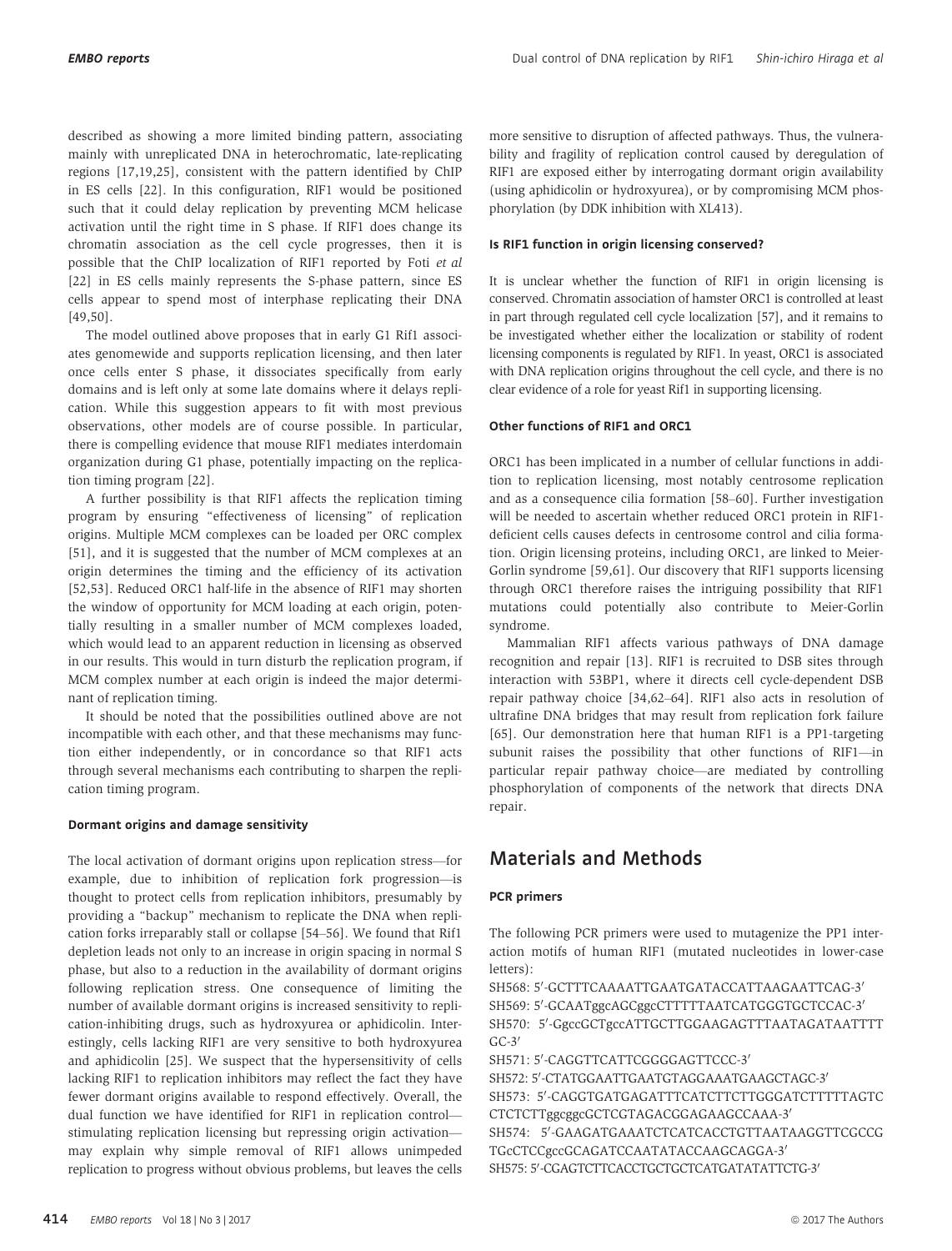#### Plasmids

The GFP-RIF1 constructs used in this study are based on pcDNA5/FRT/TO-GFP-RIF1 [34], which carries human RIF1 cDNA fused to GFP at its N-terminus. The cDNA corresponds to the shorter of two reported splicing variants [66], and encodes a 2,446-amino acid protein (corresponds to Q5UIP0-2 in the Uniprot protein database). To mutagenize the N-terminal PP1 interaction motif of RIF1, the EcoRI-XmaI fragment of plasmid pcDNA5/FRT/ TO-GFP-RIF1 was replaced using the In-Fusion HD cloning system (Clontech) by two PCR fragments amplified with primers SH568 & SH569, and SH570 & SH571, respectively. To mutagenize the C-terminal PP1 interaction motifs of RIF1, the NheI-AarI fragment of the plasmid was similarly replaced by two PCR fragments amplified with primers SH572 & SH573, and SH574 & SH575, respectively. Introduction of the designed mutations and the absence of unexpected mutations was confirmed by DNA sequencing.

#### Cell lines and culture conditions

Cells were cultivated in Dulbecco's modified Eagle's minimal medium supplemented with  $10\%$  fetal calf serum at 5%  $CO<sub>2</sub>$  and ambient  $O_2$  at 37°C. Tetracycline-free fetal calf serum (Labtech, FB-1001T/500) was used for cultivation of cell lines with tetracycline-inducible constructs. Appropriate antibiotics were added for selection of the constructs.

The Flp-In T-REx 293 cell line (Invitrogen) was used to create stable cell lines for the ectopic expression of GFP, GFP-RIF1, and GFP-RIF1-pp1bs. To construct cell lines, pOG44 [67] and the pcDNA5/FRT/TO-based plasmids carrying GFP, GFP-RIF1, or GFP-RIF1-pp1bs genes were mixed in 9:1 molar ratio and used for transfection of Flp-In T-REx 293 cells with Lipofectamine 3000 (Invitrogen). Transfections and hygromycin B selection of stably transfected cells were performed as described by the manufacturer. Clones were tested for doxycycline-dependent induction of GFP fusion proteins by Western blots and microscopy.

To assess the effect of depleting and ectopically expressing RIF1, cells were transfected with either control siRNA or siRNA against human RIF1. The following day, cells were split and cultivated for a further 2 days with 1  $\mu$ M DOX to induce GFP, GFP-RIF1, and GFP-RIF1-pp1bs proteins. Where noted, XL413 was added at 10  $\mu$ M together with DOX.

The stable HEK293-derived cell line expressing FLAG-ORC1 was previously described [6]. The stable HeLa-derived cell line expressing FLAG-GFP-ORC1 mCherry-PCNA will be described elsewhere more in detail.

U2OS and HEK293 cell lines were previously described [68,69] and were obtained from Public Health England.

#### List of siRNA used in this study

- 1 Human RIF1 siRNA (Dharmacon, D-027983-02).
- 2 Human PP1 $\alpha$  siRNA (Santa Cruz Biotechnology, sc-36299).
- 3 Human PP1b siRNA (Santa Cruz Biotechnology, sc-36295).
- 4 Human PP1 $\gamma$  siRNA (Santa Cruz Biotechnology, sc-36297).
- 5 Control siRNA against luciferase (Dharmacon, D-001100-01).

#### Chromatin fractionation and immunoprecipitation

Chromatin-enriched protein fractions were prepared essentially as described [70]. Protein concentrations in chromatin-enriched fractions were determined using the Bio-Rad RC DC Protein assay kit. For Western blots, equal amount of total proteins were loaded on each lane, and for quantification, the results were generally further normalized by total protein using Bio-Rad stain-free gels. When stain-free normalization was unavailable, equal loading on the blot was confirmed by Ponceau S staining.

Immunoprecipitation of GFP, GFP-RIF1, and GFP-RIF1-pp1bs proteins was carried out using GFP-Trap beads (ChromoTek) essentially as described by the manufacturer. Benzonase (Millipore) treatment was performed before the preparation of soluble cell lysates to release chromatin-associated proteins.

#### Phosphoproteomic analysis of chromatin-associated proteins

Chromatin-enriched protein fractions were prepared from HEK293 cells transfected either with control siRNA ("RIF1<sup>+"</sup> cells) or RIF1 siRNA ("RIF1<sup>-"</sup> cells) as described above. The chromatin pellet was resuspended in 1% SDS/100 mM tetraethylammonium bromide (TEAB). Proteins were reduced by 10 mM tris(2-carboxyethyl)phosphine for 1 h at 55°C, followed by alkylation for 30 min at room temperature in the presence of 17 mM iodoacetamide. Proteins were then precipitated by addition of six volumes of cold acetone. Protein pellets were separated by centrifugation and resuspended in 100 mM TEAB buffer. Proteins were digested by either (i) trypsin (Pierce) alone or (ii) trypsin followed by Asp-N endopeptidase (Thermo Scientific). After removing insoluble materials by centrifugation, the supernatants were used for TMTduplex isobaric mass tag (Thermo Scientific) labeling reactions as described by the manufacturer. Roughly equal masses of TMT-labeled peptides from  $RIF1^+$  and  $RIF1^-$  cells were mixed, and fractionated by a high pH reverse-phase HPLC [71] into 24 concatenated fractions per digestion. For each fraction, phosphopeptides were enriched by MagResyn Ti-IMAC beads (Resyn Bioscience) using KingFisher Flex Magnetic Particle Processor (Thermo) as described [72]. The peptide samples were analyzed using an Orbitrap Fusion mass spectrometer (Thermo Scientific). Identification and relative quantification of phosphopeptides were carried out using MaxQuant software (ver. 1.5.3.8). Relative enrichment of phosphorylation at each identified residue was calculated by dividing the reporter signal intensity obtained from RIF1<sup>-</sup> cells by that from RIF1<sup>+</sup> cells. Peptides that did not associate with the Ti-IMAC resin were analyzed in parallel, and were used for normalization of the phospho-enriched datasets. For example, in the phosphorylated peptide sample, MCM4-phos $phoS23$  from  $RIF1^-$  cells was measured as 2.92 times that from RIF1<sup>+</sup> cells. In RIF1<sup>-</sup> cells, however, total MCM4 on chromatin is 0.52 times that in the  $RIF1^+$  cells (based on measurements of 64 peptides). So within the population of MCM4 molecules that are chromatin-associated, MCM4-phosphoS23 must be 5.63-fold increased by RIF1 depletion. Protein sequence database used was Uniprot human reference proteome (release 2015\_08). The protein sequences and amino acid numbering of MCM proteins presented in Table 1 are based on the canonical sequences of Uniprot entries, P49736 (MCM2\_HUMAN), P25205 (MCM3\_HUMAN),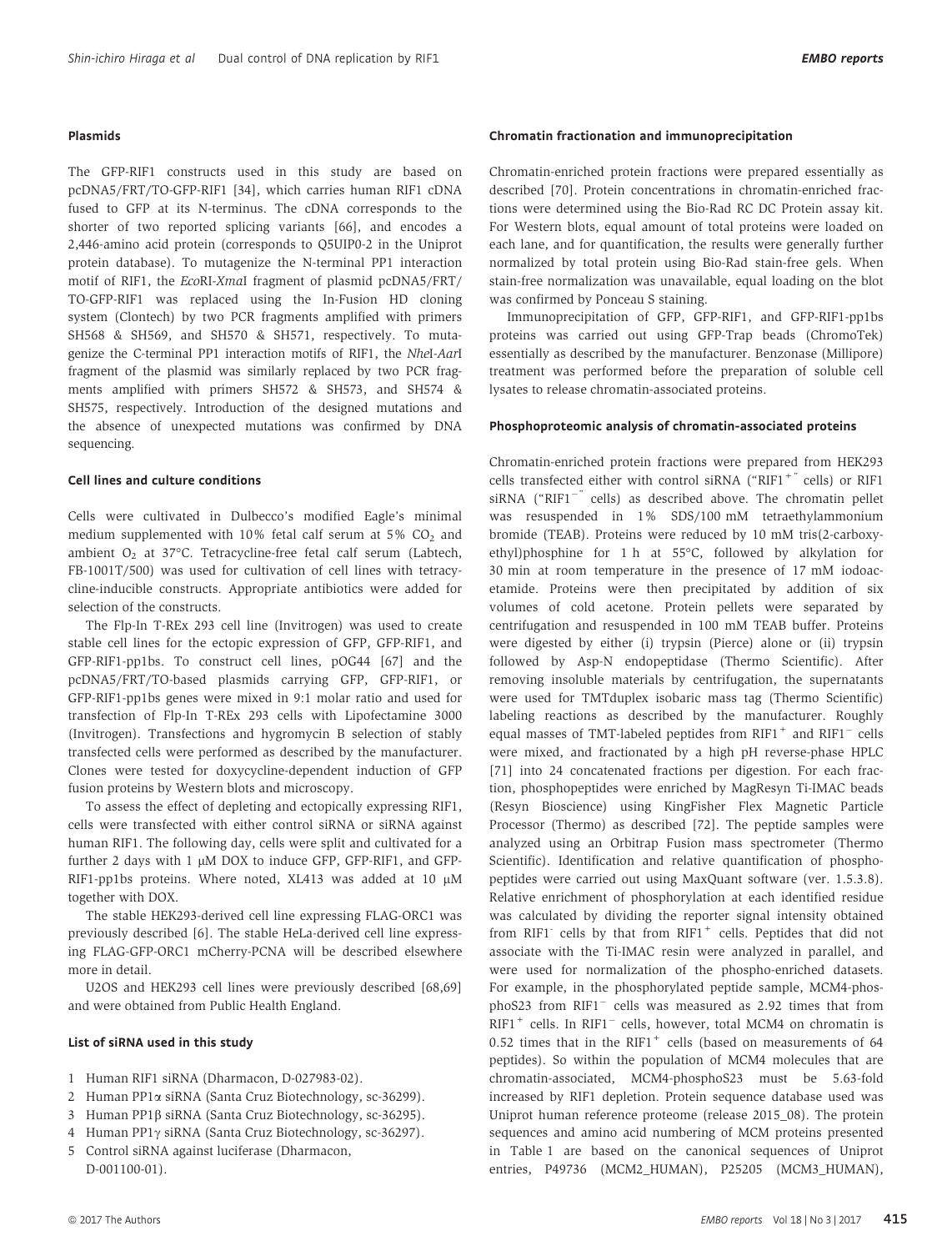P33991 (MCM4\_HUMAN), P33992 (MCM5\_HUMAN), Q14566 (MCM6\_HUMAN), and P33993 (MCM7\_HUMAN).

#### Flow cytometry

For DNA content analysis by flow cytometry, cells were recovered by trypsinization, and fixed in 70% ethanol. Cells were spun down, resuspended in PBS containing 50 µg/ml propidium iodide, 50 lg/ml RNase A, and 0.1% Triton X-100, and incubated at room temperature for 1 h (protected from light). DNA content per cell was analyzed on a Becton Dickinson FACSCalibur using FL2-A. Cell cycle distribution was measured using FlowJo software. Doublet discrimination was performed by setting a gate on a 2-D plot of FSC-A and FCS-H values.

For EdU pulse-label experiments, cells were labeled for 15 min with 20 μM 5-ethynyl-2′-deoxyuridine (EdU). Cells were collected, fixed, permeabilized, and stained essentially as described [73] using Click-iT Plus EdU Alexa Fluor 647 Flow Cytometry Assay Kit (Molecular Probes). DNA was stained with  $0.5 \mu g/ml$  DAPI instead of propidium iodide. Cells were analyzed using a Becton Dickinson LSRFortessa flow cytometer. Data were analyzed by FlowJo software. Doublet discrimination was performed by setting a gate on a 2-D plot of FSC-A and FCS-H values.

Chromatin-associated proteins were analyzed by flow cytometry essentially as described [41] with modifications. After extraction, cells were stored in  $70\%$  ethanol at  $-20\degree$ C. We included a blocking step with 4% non-fat dried milk before the immunostaining. For antibody staining, cells were suspended in PBS with 0.1% Igepal CA-630 to a density of  $10^7$  cells/ml, and 0.1 ml of cell suspension  $(=10^6 \text{ cells})$  were used. Antibodies were diluted in PBS containing 3% BSA. All the washing steps were performed using PBS with 0.1% Igepal CA-630. After immunostaining, cells were resuspended in PBS containing  $0.1\%$  Igepal CA-630 and  $0.5 \mu g/ml$  DAPI and were kept in the dark prior to analysis by Beckon Dickinson LSRFortessa. Data were analyzed by FlowJo software. Doublet discrimination was performed by setting a gate on a 2-D plot of FSC-A and FCS-H values. To assess the effect of MG-132 and tautomycetin, culture medium was replaced with fresh culture medium containing either DMSO, 20 µM MG-132 (Invivogen), or 5 µM tautomycetin (Tocris), and cultivation was continued for 4 h prior to collecting cells.

For analysis of GFP-ORC1 mCherry-PCNA HeLa cells, cells were extracted and fixed essentially as above, except that the fixation was only 10 min. After washing in PBS containing 0.1% Igepal CA-630, cells were immediately stained with DAPI and fluorescence from GFP and mCherry analyzed by Becton Dickinson LSRFortessa.

#### List of antibodies used in this study

The following antibodies were used for Western blotting:

- 1 RIF1; Bethyl Laboratories; A300-568A; rabbit polyclonal
- 2 GFP; Abcam; ab290; rabbit polyclonal
- 3 GFP; ChromoTek; rat monoclonal [3H9]
- 4 MCM4; Abcam, ab4459; rabbit polyclonal
- 5 p-S40-MCM2; Abcam; ab133243; rabbit monoclonal [EPR4170 (2)]
- 6 p-S53-MCM2; Bethyl Laboratories; A300-756A; rabbit polyclonal
- 7 PP1a; Santa Cruz Biotechnology; sc-271762; mouse monoclonal [G-4]
- 8 PP1b; Santa Cruz Biotechnology; sc-373782; mouse monoclonal  $[C-5]$
- 9 PP1 $\gamma$ ; Santa Cruz Biotechnology; sc-6108; goat polyclonal
- 10 Tubulin; Santa Cruz Biotechnology; sc-53030; rat monoclonal [YOL1/34]

Following antibodies were used for flow cytometric analysis of chromatin-associated proteins at indicated dilutions:

- 1 Cdt1 antibody; Abcam ab202067, at 1/100 dilution
- 2 FLAG tag antibody [M2]; Sigma F-1804, at 1/300 dilution
- 3 MCM3 antibody; Santa Cruz sc-9850, at 1/300 dilution
- 4 ORC2 antibody; Abcam ab31930, at 1/200 dilution
- 5 Alexa Fluor 488-conjugated anti-mouse IgG (ab150109), at 1/ 2,000 dilution
- 6 Alexa Fluor 568-conjugated anti-mouse IgG (ab175700), at 1/ 2,000 dilution
- 7 Alexa Fluor 647-conjugated anti-goat IgG (ab150135), at 1/2,000 dilution
- 8 Alexa Fluor 647-conjugated anti-rabbit IgG (ab150063), at 1/ 2,000 dilution

For immunoprecipitation of endogenous RIF1 protein, Abcam ab70254 was used. For microscopic observation of Cdc6 protein, Abcam ab188423 was used.

#### Cell viability assay using CellTiter-Glo

A total of 1,000-5,000 cells in 100 µl of medium were transferred to wells of white 96-well plates (Greiner) with the indicated concentration of XL413. After 3 days of incubation, 100 µl of CellTiter-Glo assay reagent (Promega) was added to each well. Luminosity of each well, which represents total ATP level derived from viable cells, was measured using GloMAX luminometer (Promega). Values were normalized to the values without XL413 addition.

#### DNA fiber analysis

Exponentially growing cells were pulse-labeled with 50  $\mu$ M CldU (Sigma C6891) for 20 min followed by 250  $\mu$ M IdU (I7125) for 20 min. Labeled cells were trypsinized and resuspended in cold PBS at an approximate density of  $2.5 \times 10^5$  cells/ml; 2 µl of the cell suspension was placed toward the end of a regular microscope slide, pre-cleaned with EtOH 70%. Cells were lysed on the slide by adding 10 ll of fresh pre-warmed (30°C) spreading buffer (200 mM Tris– HCl pH 7.4, 50 mM EDTA, 0.5% SDS). After 6 min of incubation, the slides were tilted at a 10–15° angle to allow the DNA suspension to run slowly and spread down the slide. Slides were air-dried for at least 20 min and fixed in cold  $(-20^{\circ}C)$  methanol–acetic acid  $(3:1)$ . Slides were stored at 4°C before the following steps. DNA was denatured by incubation of the slides in 2.5 M HCl at RT in a Coplin staining jar for 30 min. Slides were rinsed 3× to completely remove HCl and blocked by incubation for 1 h in 1% BSA, 0.1% Triton X-100, PBS. Blocking was followed by incubation with primary antibodies diluted in blocking solution for 1 h at RT in humidity chamber (anti-CldU, Abcam ab6326, 1:100; anti-IdU, BD 347580, 1:100; anti-ssDNA, Millipore MAB3034, 1:100). Slides were washed three times in PBS and incubated with the following secondary antibodies diluted 1:300 in blocking solution (anti-rat IgG Alexa Fluor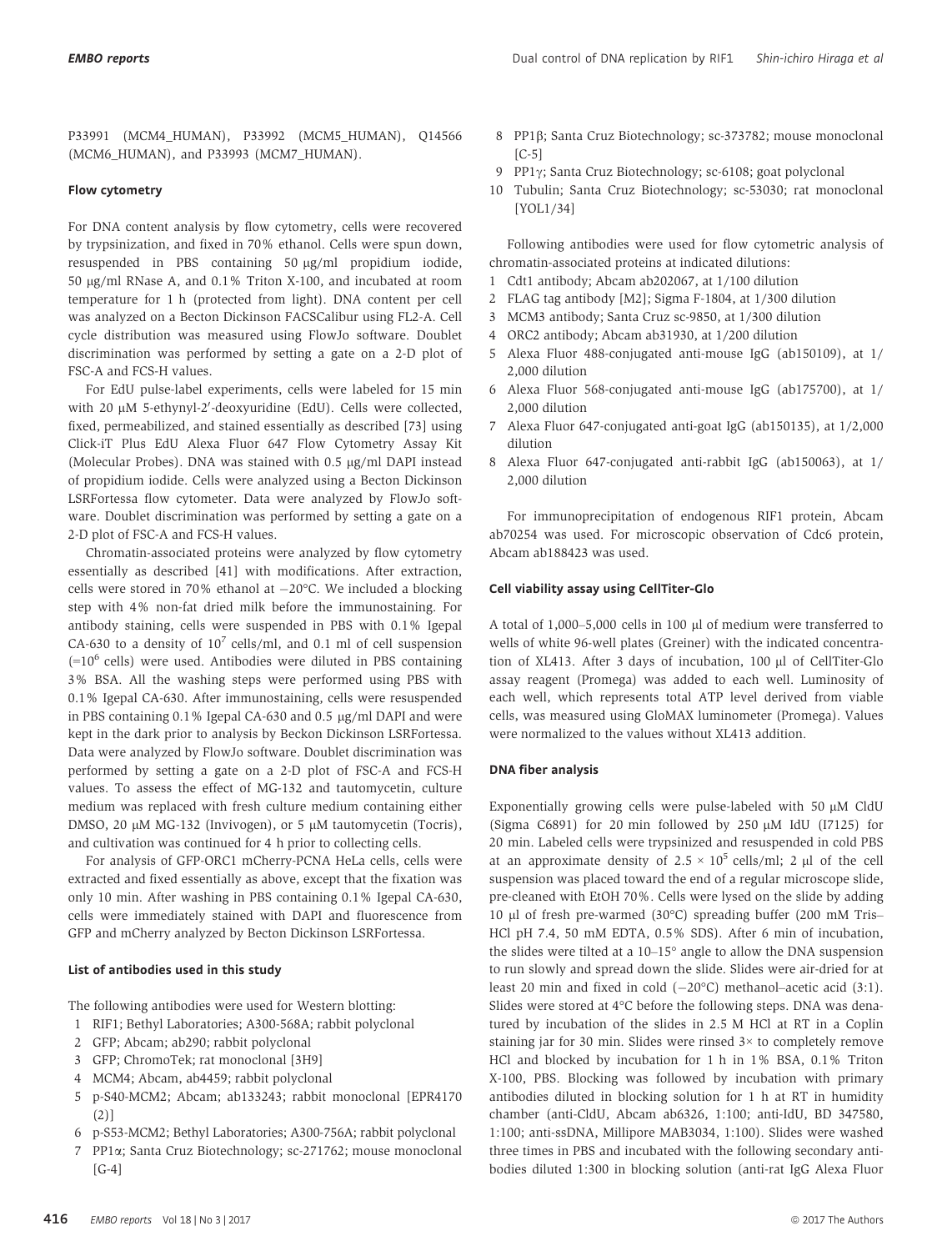594, Molecular Probes A-11007; anti-mouse IgG1 Alexa Fluor 488, Molecular Probes A-21121; anti-mouse IgG2a Alexa Fluor 350, Molecular Probes A-21130). Slides were air-dried and mounted with Prolong (Invitrogen). DNA fibers were imaged under a Zeiss Axio Imager.M2 microscope equipped with Zeiss MRm digital camera, with a Zeiss Plan-Apochromat 63×/1.40 Oil objective lens. Images were analyzed using ImageJ. To measure interorigin distances, adjacent replication origins within the same fiber were identified, and then distance in kb was calculated using the conversion factor  $1 \text{ um} = 2.59 \text{ kb}$  [74].

Expanded View for this article is available [online.](https://doi.org/10.15252/embr.201641983)

#### Acknowledgements

We thank David Stead at the Aberdeen Proteomics Service for help in mass spectrometry interpretation, and Raif Yücel and his team at the University of Aberdeen Iain Fraser Cytometry Centre for assistance with flow cytometry. We thank Robert Alver and Julian Blow at University of Dundee for advice on the use of tautomycetin. Peter Cherepanov of the Francis Crick Institute gifted XL413. Daniel Durocher of Lunenfeld-Tanenbaum Research Institute gifted DNA constructs. Work by ADD and SH was supported by Cancer Research UK Grant A13356, Cancer Research UK Programme Award A19059, and BBSRC grant (BB/K006304/1). AIL was supported by Wellcome Trust Awards (108058/ Z/15/Z & 105024/Z/14/Z). This work was also supported by JSPS KAKENHI Grant # 16H04739, 25116004 to CO and 16J04327 to YO.

#### Author contributions

S-iH, TL, JG, ZH, CO, SJB, AIL, and ADD conceived and designed the experiments. S-iH, JG, TL, ZH, Y-nO, and AE performed experiments. SH, JG, and TL analyzed the data. SH and ADD wrote the manuscript.

#### Conflict of interest

The authors declare that they have no conflict of interest.

## References

- 1. Siddiqui K, On KF, Diffley JF (2013) Regulating DNA replication in eukarya. Cold Spring Harb Perspect Biol 5: a012930
- 2. Zegerman P (2015) Evolutionary conservation of the CDK targets in eukaryotic DNA replication initiation. Chromosoma 124: 309 – 321
- 3. Remus D, Beuron F, Tolun G, Griffith JD, Morris EP, Diffley JF (2009) Concerted loading of Mcm2-7 double hexamers around DNA during DNA replication origin licensing. Cell 139: 719 – 730
- 4. Diffley JF (2010) The many faces of redundancy in DNA replication control. Cold Spring Harb Symp Quant Biol 75: 135 – 142
- 5. Mendez J, Zou-Yang XH, Kim SY, Hidaka M, Tansey WP, Stillman B (2002) Human origin recognition complex large subunit is degraded by ubiquitin-mediated proteolysis after initiation of DNA replication. Mol Cell 9: 481-491
- 6. Tatsumi Y, Ohta S, Kimura H, Tsurimoto T, Obuse C (2003) The ORC1 cycle in human cells: I. cell cycle-regulated oscillation of human ORC1. J Biol Chem 278: 41528 – 41534
- 7. Araki H (2016) Elucidating the DDK-dependent step in replication initiation. EMBO / 35: 907-908
- 8. Sheu YJ, Stillman B (2010) The Dbf4-Cdc7 kinase promotes S phase by alleviating an inhibitory activity in Mcm4. Nature 463: 113 – 117
- 9. Mantiero D, Mackenzie A, Donaldson A, Zegerman P (2011) Limiting replication initiation factors execute the temporal programme of origin firing in budding yeast. EMBO J 30: 4805 - 4814
- 10. Tanaka S, Nakato R, Katou Y, Shirahige K, Araki H (2011) Origin association of Sld3, Sld7, and Cdc45 proteins is a key step for determination of origin-firing timing. Curr Biol 21: 2055 – 2063
- 11. Hiraga S, Alvino GM, Chang F, Lian HY, Sridhar A, Kubota T, Brewer BJ, Weinreich M, Raghuraman MK, Donaldson AD (2014) Rif1 controls DNA replication by directing Protein Phosphatase 1 to reverse Cdc7 mediated phosphorylation of the MCM complex. Genes Dev 28: 372 – 383
- 12. Dave A, Cooley C, Garg M, Bianchi A (2014) Protein phosphatase 1 recruitment by Rif1 regulates DNA replication origin firing by counteracting DDK activity. Cell Rep 7: 53 – 61
- 13. Mattarocci S, Shyian M, Lemmens L, Damay P, Altintas DM, Shi T, Bartholomew CR, Thoma NH, Hardy CF, Shore D (2014) Rif1 controls DNA replication timing in yeast through the PP1 phosphatase Glc7. Cell Rep 7: 62 – 69
- 14. Hardy CF, Sussel L, Shore D (1992) A RAP1-interacting protein involved in transcriptional silencing and telomere length regulation. Genes Dev 6:  $801 - 814$
- 15. Lian HY, Robertson ED, Hiraga S, Alvino GM, Collingwood D, McCune HJ, Sridhar A, Brewer BJ, Raghuraman MK, Donaldson AD (2011) The effect of Ku on telomere replication time is mediated by telomere length but is independent of histone tail acetylation. Mol Biol Cell 22: 1753 – 1765
- 16. Sridhar A, Kedziora S, Donaldson AD (2014) At short telomeres Tel1 directs early replication and phosphorylates Rif1. PLoS Genet 10: e1004691
- 17. Cornacchia D, Dileep V, Quivy JP, Foti R, Tili F, Santarella-Mellwig R, Antony C, Almouzni G, Gilbert DM, Buonomo SB (2012) Mouse Rif1 is a key regulator of the replication-timing programme in mammalian cells. EMBO J 31: 3678 – 3690
- 18. Hayano M, Kanoh Y, Matsumoto S, Renard-Guillet C, Shirahige K, Masai H (2012) Rif1 is a global regulator of timing of replication origin firing in fission yeast. Genes Dev 26: 137 – 150
- 19. Yamazaki S, Ishii A, Kanoh Y, Oda M, Nishito Y, Masai H (2012) Rif1 regulates the replication timing domains on the human genome. EMBO J 31: 3667 – 3677
- 20. Peace JM, Ter-Zakarian A, Aparicio OM (2014) Rif1 regulates initiation timing of late replication origins throughout the S. cerevisiae genome. PLoS One 9: e98501
- 21. Kanoh Y, Matsumoto S, Fukatsu R, Kakusho N, Kono N, Renard-Guillet C, Masuda K, Iida K, Nagasawa K, Shirahige K, et al (2015) Rif1 binds to G quadruplexes and suppresses replication over long distances. Nat Struct Mol Biol 22: 889 – 897
- 22. Foti R, Gnan S, Cornacchia D, Dileep V, Bulut-Karslioglu A, Diehl S, Buness A, Klein FA, Huber W, Johnstone E, et al (2016) Nuclear Architecture Organized by Rif1 Underpins the Replication-Timing Program. Mol Cell 61: 260 – 273
- 23. Cohen PT (2002) Protein phosphatase 1–targeted in many directions. J Cell Sci 115: 241 – 256
- 24. Stark MJR, Hiraga S, Donaldson AD (2016) Protein phosphatases and DNA replication initiation. In The Initiation of DNA Replication in Eukaryotes, Kaplan DL (ed.), pp 461 – 477. Cham, Switzerland: Springer International Publishing
- 25. Buonomo SB, Wu Y, Ferguson D, de Lange T (2009) Mammalian Rif1 contributes to replication stress survival and homology-directed repair. J Cell Biol 187: 385 – 398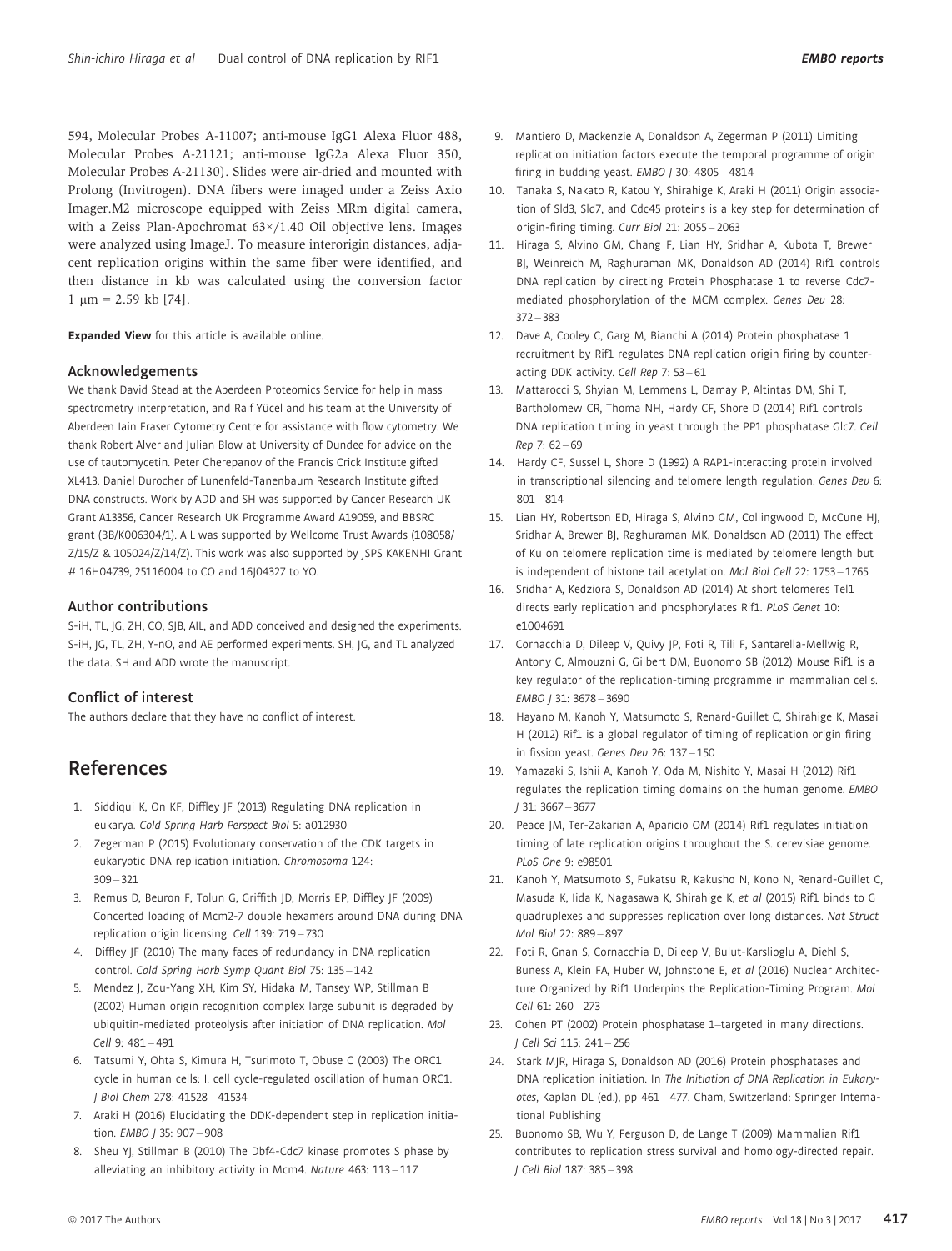- 26. Martina M, Bonetti D, Villa M, Lucchini G, Longhese MP (2014) Saccharomyces cerevisiae Rif1 cooperates with MRX-Sae2 in promoting DNAend resection. EMBO Rep 15: 695 – 704
- 27. Sreesankar E, Senthilkumar R, Bharathi V, Mishra RK, Mishra K (2012) Functional diversification of yeast telomere associated protein, Rif1, in higher eukaryotes. BMC Genom 13: 255
- 28. Trinkle-Mulcahy L, Andersen J, Lam YW, Moorhead G, Mann M, Lamond AI (2006) Repo-Man recruits PP1 gamma to chromatin and is essential for cell viability. J Cell Biol 172: 679-692
- 29. Moorhead GB, Trinkle-Mulcahy L, Nimick M, De Wever V, Campbell DG, Gourlay R, Lam YW, Lamond AI (2008) Displacement affinity chromatography of protein phosphatase one (PP1) complexes. BMC Biochem 9: 28
- 30. Fardilha M, Esteves SL, Korrodi-Gregorio L, Vintem AP, Domingues SC, Rebelo S, Morrice N, Cohen PT, da Cruz e Silva OA, da Cruz e Silva EF (2011) Identification of the human testis protein phosphatase 1 interactome. Biochem Pharmacol 82: 1403 – 1415
- 31. Hein MY, Hubner NC, Poser I, Cox J, Nagaraj N, Toyoda Y, Gak IA, Weisswange I, Mansfeld J, Buchholz F, et al (2015) A human interactome in three quantitative dimensions organized by stoichiometries and abundances. Cell 163: 712 – 723
- 32. Huttlin EL, Ting L, Bruckner RJ, Gebreab F, Gygi MP, Szpyt J, Tam S, Zarraga G, Colby G, Baltier K, et al (2015) The BioPlex Network: a Systematic Exploration of the Human Interactome. Cell 162:  $425 - 440$
- 33. Sreesankar E, Bharathi V, Mishra RK, Mishra K (2015) Drosophila Rif1 is an essential gene and controls late developmental events by direct interaction with PP1-87B. Sci Rep 5: 10679
- 34. Escribano-Diaz C, Orthwein A, Fradet-Turcotte A, Xing M, Young JT, Tkac J, Cook MA, Rosebrock AP, Munro M, Canny MD, et al (2013) A cell cycledependent regulatory circuit composed of 53BP1-RIF1 and BRCA1-CtIP controls DNA repair pathway choice. Mol Cell 49: 872 – 883
- 35. Geiger T, Wehner A, Schaab C, Cox J, Mann M (2012) Comparative proteomic analysis of eleven common cell lines reveals ubiquitous but varying expression of most proteins. Mol Cell Proteomics 11: M111.014050
- 36. FitzGerald J, Murillo LS, O'Brien G, O'Connell E, O'Connor A, Wu K, Wang GN, Rainey MD, Natoni A, Healy S, et al (2014) A high through-put screen for small molecules modulating MCM2 phosphorylation identifies Ryuvidine as an inducer of the DNA damage response. PLoS One 9: e98891
- 37. Montagnoli A, Valsasina B, Brotherton D, Troiani S, Rainoldi S, Tenca P, Molinari A, Santocanale C (2006) Identification of Mcm2 phosphorylation sites by S-phase-regulating kinases. J Biol Chem 281: 10281 – 10290
- 38. Errico A, Deshmukh K, Tanaka Y, Pozniakovsky A, Hunt T (2010) Identification of substrates for cyclin dependent kinases. Adv Enzyme Regul 50: 375 – 399
- 39. Randell JC, Fan A, Chan C, Francis LI, Heller RC, Galani K, Bell SP (2010) Mec1 is one of multiple kinases that prime the Mcm2-7 helicase for phosphorylation by Cdc7. Mol Cell 40: 353 – 363
- 40. Koltun ES, Tsuhako AL, Brown DS, Aay N, Arcalas A, Chan V, Du H, Engst S, Ferguson K, Franzini M, et al (2012) Discovery of XL413, a potent and selective CDC7 inhibitor. Bioorg Med Chem Lett 22: 3727 – 3731
- 41. Haland TW, Boye E, Stokke T, Grallert B, Syljuasen RG (2015) Simultaneous measurement of passage through the restriction point and MCM loading in single cells. Nucleic Acids Res 43: e150
- 42. Ohta S, Tatsumi Y, Fujita M, Tsurimoto T, Obuse C (2003) The ORC1 cycle in human cells: II. Dynamic changes in the human ORC complex during the cell cycle. J Biol Chem 278: 41535 - 41540
- 43. Mitsuhashi S, Matsuura N, Ubukata M, Oikawa H, Shima H, Kikuchi K (2001) Tautomycetin is a novel and specific inhibitor of serine/threonine protein phosphatase type 1, PP1. Biochem Biophys Res Commun 287: 328 – 331
- 44. Woodward AM, Gohler T, Luciani MG, Oehlmann M, Ge X, Gartner A, Jackson DA, Blow JJ (2006) Excess Mcm2-7 license dormant origins of replication that can be used under conditions of replicative stress. J Cell Biol 173: 673 – 683
- 45. Ge XQ, Jackson DA, Blow JJ (2007) Dormant origins licensed by excess Mcm2-7 are required for human cells to survive replicative stress. Genes Dev 21: 3331 – 3341
- 46. Sun J, Fernandez-Cid A, Riera A, Tognetti S, Yuan Z, Stillman B, Speck C, Li H (2014) Structural and mechanistic insights into Mcm2-7 doublehexamer assembly and function. Genes Dev 28: 2291 – 2303
- 47. Saha P, Chen J, Thome KC, Lawlis SJ, Hou ZH, Hendricks M, Parvin JD, Dutta A (1998) Human CDC6/Cdc18 associates with Orc1 and cyclin-cdk and is selectively eliminated from the nucleus at the onset of S phase. Mol Cell Biol 18: 2758 – 2767
- 48. Sugimoto N, Tatsumi Y, Tsurumi T, Matsukage A, Kiyono T, Nishitani H, Fujita M (2004) Cdt1 phosphorylation by cyclin A-dependent kinases negatively regulates its function without affecting geminin binding. J Biol Chem 279: 19691 – 19697
- 49. Savatier P, Huang S, Szekely L, Wiman KG, Samarut J (1994) Contrasting patterns of retinoblastoma protein expression in mouse embryonic stem cells and embryonic fibroblasts. Oncogene 9: 809 – 818
- 50. Fujii-Yamamoto H, Kim JM, Arai K, Masai H (2005) Cell cycle and developmental regulations of replication factors in mouse embryonic stem cells. J Biol Chem 280: 12976 – 12987
- 51. Edwards MC, Tutter AV, Cvetic C, Gilbert CH, Prokhorova TA, Walter JC (2002) MCM2-7 complexes bind chromatin in a distributed pattern surrounding the origin recognition complex in Xenopus egg extracts. J Biol Chem 277: 33049 – 33057
- 52. Rhind N, Yang SC, Bechhoefer | (2010) Reconciling stochastic origin firing with defined replication timing. Chromosome Res 18: 35 – 43
- 53. Das SP, Borrman T, Liu VW, Yang SC, Bechhoefer J, Rhind N (2015) Replication timing is regulated by the number of MCMs loaded at origins. Genome Res 25: 1886 – 1892
- 54. Blow JJ, Ge XQ (2009) A model for DNA replication showing how dormant origins safeguard against replication fork failure. EMBO Rep 10:  $406 - 412$
- 55. Kawabata T, Luebben SW, Yamaguchi S, Ilves I, Matise I, Buske T, Botchan MR, Shima N (2011) Stalled fork rescue via dormant replication origins in unchallenged S phase promotes proper chromosome segregation and tumor suppression. Mol Cell 41: 543 – 553
- 56. Luebben SW, Kawabata T, Johnson CS, O'Sullivan MG, Shima N (2014) A concomitant loss of dormant origins and FANCC exacerbates genome instability by impairing DNA replication fork progression. Nucleic Acids Res 42: 5605 – 5615
- 57. Li CJ, DePamphilis ML (2002) Mammalian Orc1 protein is selectively released from chromatin and ubiquitinated during the S-to-M transition in the cell division cycle. Mol Cell Biol 22: 105 – 116
- 58. Stiff T, Alagoz M, Alcantara D, Outwin E, Brunner HG, Bongers EM, O'Driscoll M, Jeggo PA (2013) Deficiency in origin licensing proteins impairs cilia formation: implications for the aetiology of Meier-Gorlin syndrome. PLoS Genet 9: e1003360
- 59. Bicknell LS, Walker S, Klingseisen A, Stiff T, Leitch A, Kerzendorfer C, Martin CA, Yeyati P, Al Sanna N, Bober M et al (2011) Mutations in ORC1, encoding the largest subunit of the origin recognition complex,